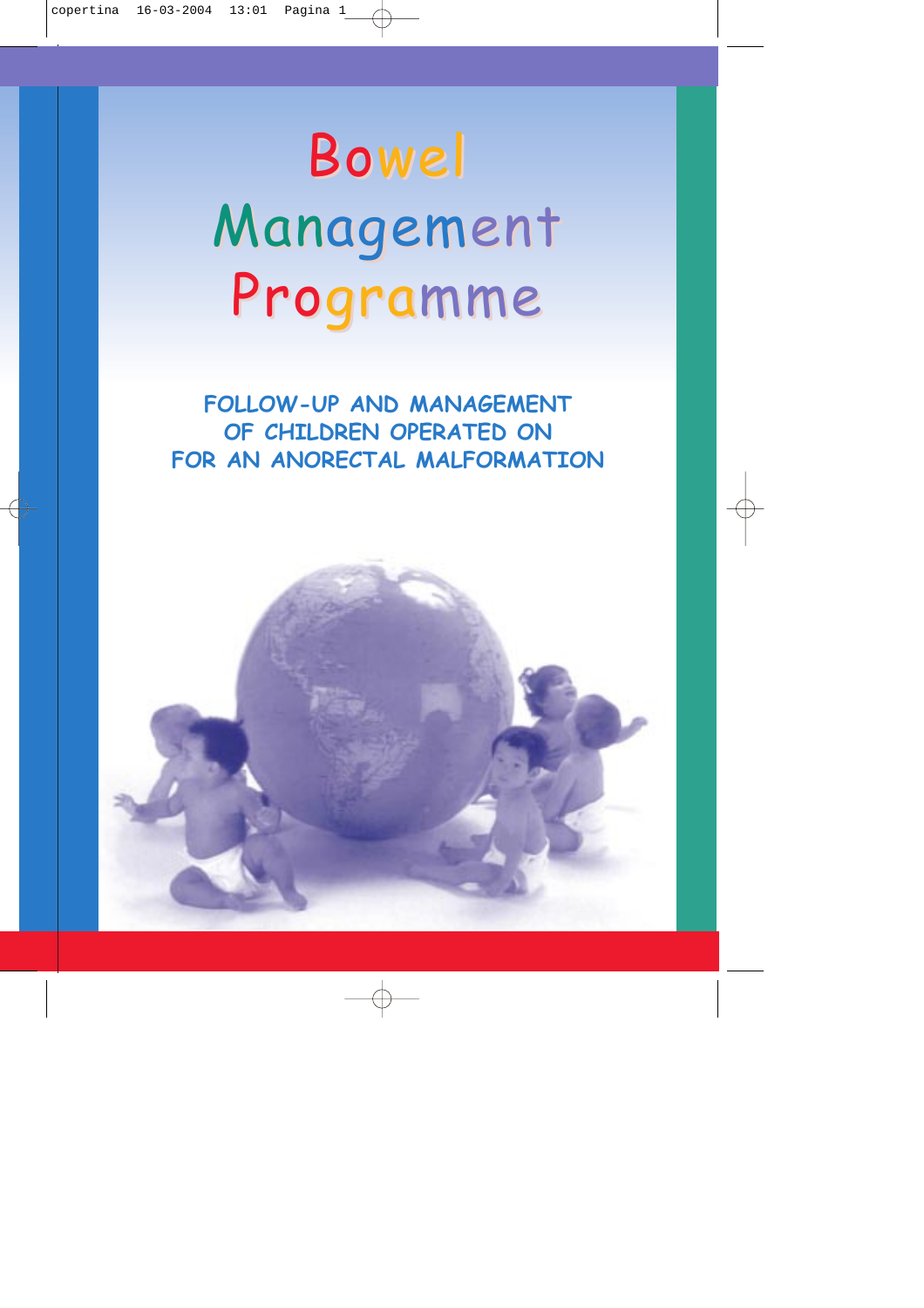# Bowel Management Programme

**FOLLOW-UP AND MANAGEMENT OF CHILDREN OPERATED ON FOR AN ANORECTAL MALFORMATION**

## by Dalia Aminoff

Associazione Italiana per le Malformazioni Anorettali - AIMAR Italian parent's organization with children born with ARM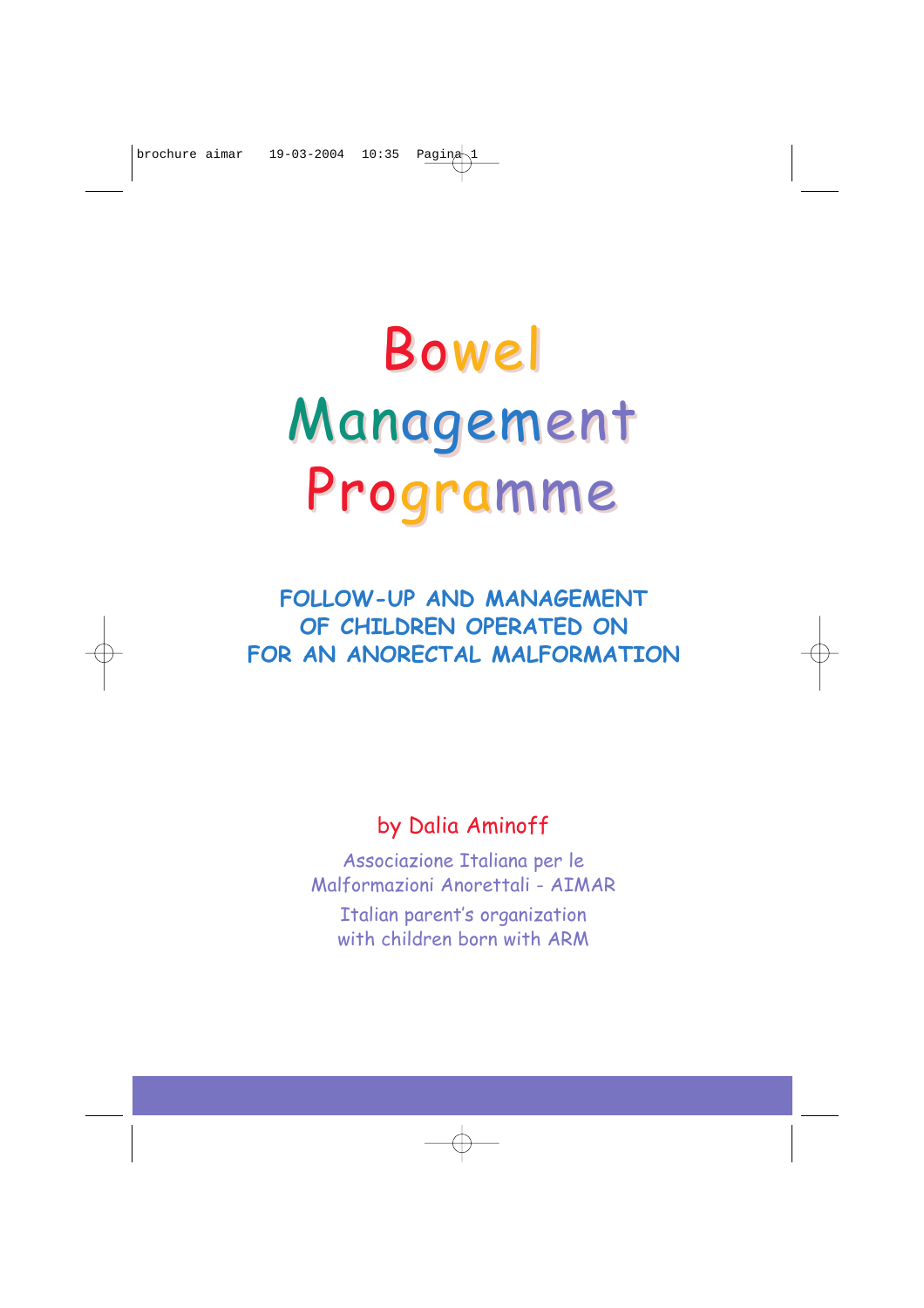It is knowledge that influences and equalizes the social condition of man

Benjamin Disraeli

Those of us who deals with anorectal anomalies owe a special debt to many people.

In particular, we would like to acknowledge the remarkable work of **Dr. Alberto Peña** in this field, and his collaborator **Kathleen Guardino O'Connor** for having written this paper, **Dr. Marc Levitt** and **Dr. Antonio Zaccara** for their contributions as editors, **Daria Violani** for the graphics, and **Vincenzo Toma** for printing the copies we sent to the USA for the Colorectal Club 2004.

Our gratitude to all of those who have generously donated their expertise in order to publish this text.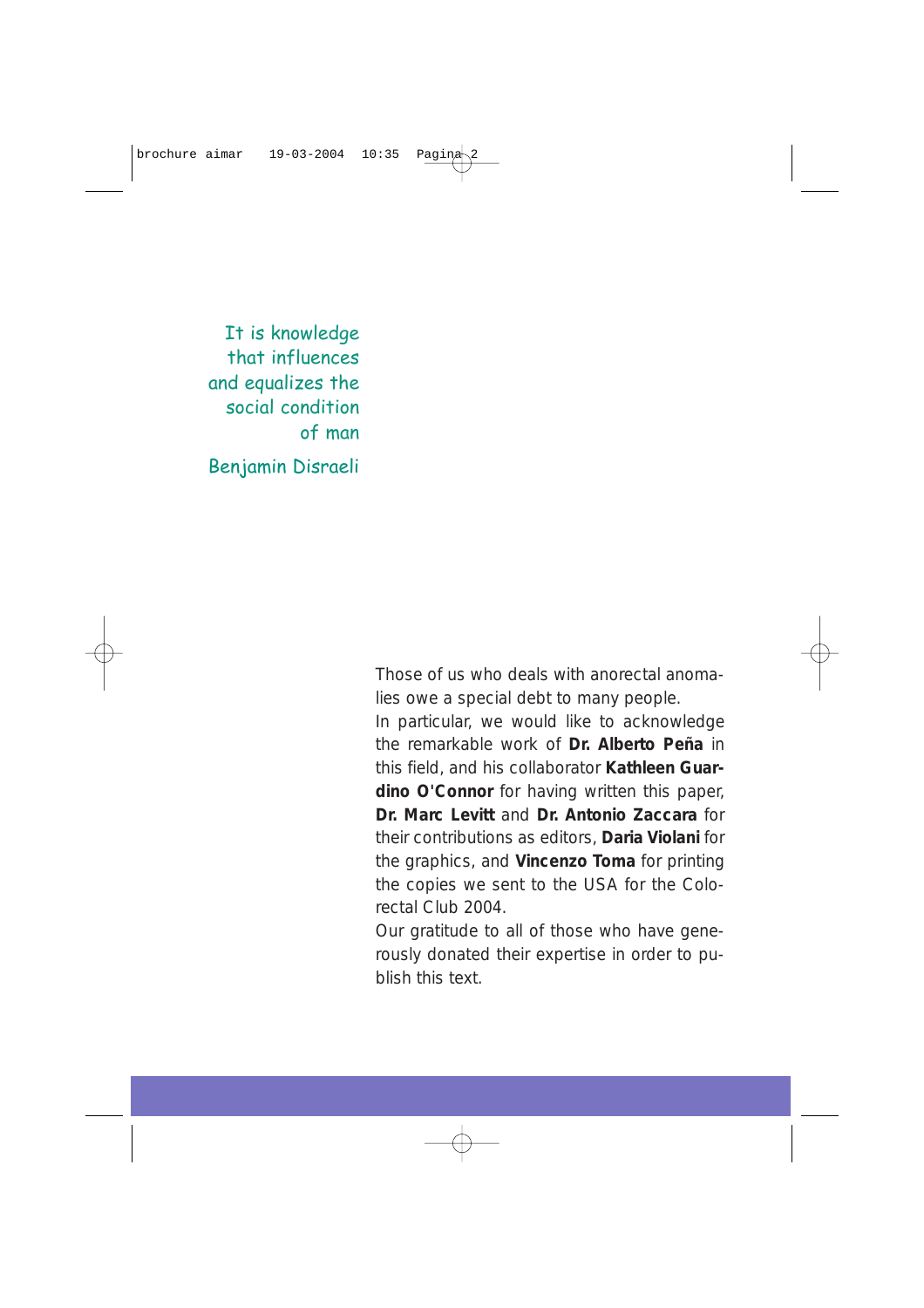In 1996, I was in Long Island NY, and I listened to a presentation by Kathleen O'Connor Guardino on the topic of Bowel Management. It was the first time I ever heard the words "bowel management" and these two words gave me hope that our children could be kept and remain artificially clean.

When I returned to Italy I wanted others to share in the hope that we have a way to improve the quality of life for our children. Hence, the gathering of the written material and its translation into Italian.

In the intervening years, the Italian booklet on bowel management has been used in many pediatric surgery departments throughout Italy. As a result many children and their families, doctors and nurses continue to benefit from the philosophy of support which is behind it.

Today, I feel that I have come full circle in my wish to share hope. Once again I hope the English booklet will help others and give all of our children the hope for a good life.

> Dalia Aminoff (mother of Emanuele dob 14-2-90)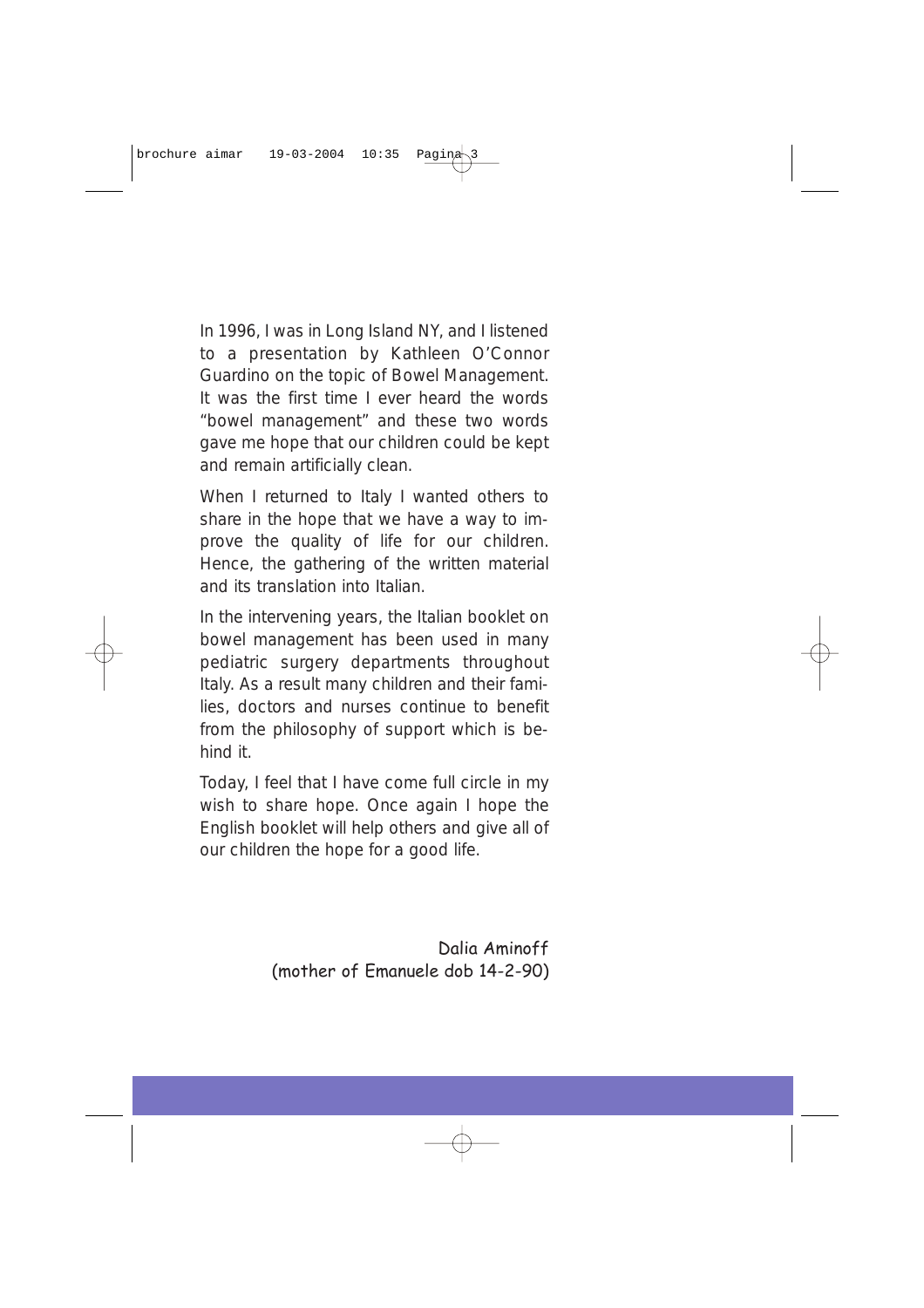Fecal incontinence represents a devastating problem for all who suffer from it. It often prevents a person from becoming socially accepted which in turn, provokes serious psychological sequelae. This is a problem which affects more children than previously thought.

Operations designed to treat fecal incontinence are still controversial and render variable results. That is why at our Institution, we have developed a Bowel Management Program specifically designed to help individuals with this problem.

The Bowel Management Program basically consists in teaching the patient or his/her parents how to clean the colon once daily so as to stay completely clean in the underwear for 24 hours. We do this by keeping the colon quiet in between enemas. The program, although essentially simplistic, is implemented by trial and error over a period of one week. The patient is seen each day and an x-ray film of the abdomen is taken so that we may monitor on a daily basis, the amount and location of any stool left in the colon as well as the presence of stool in the underwear. We then decide whether the type and/or quality of the enemas should be modified as well as diet and/or medication.

As children grow older, they want to be more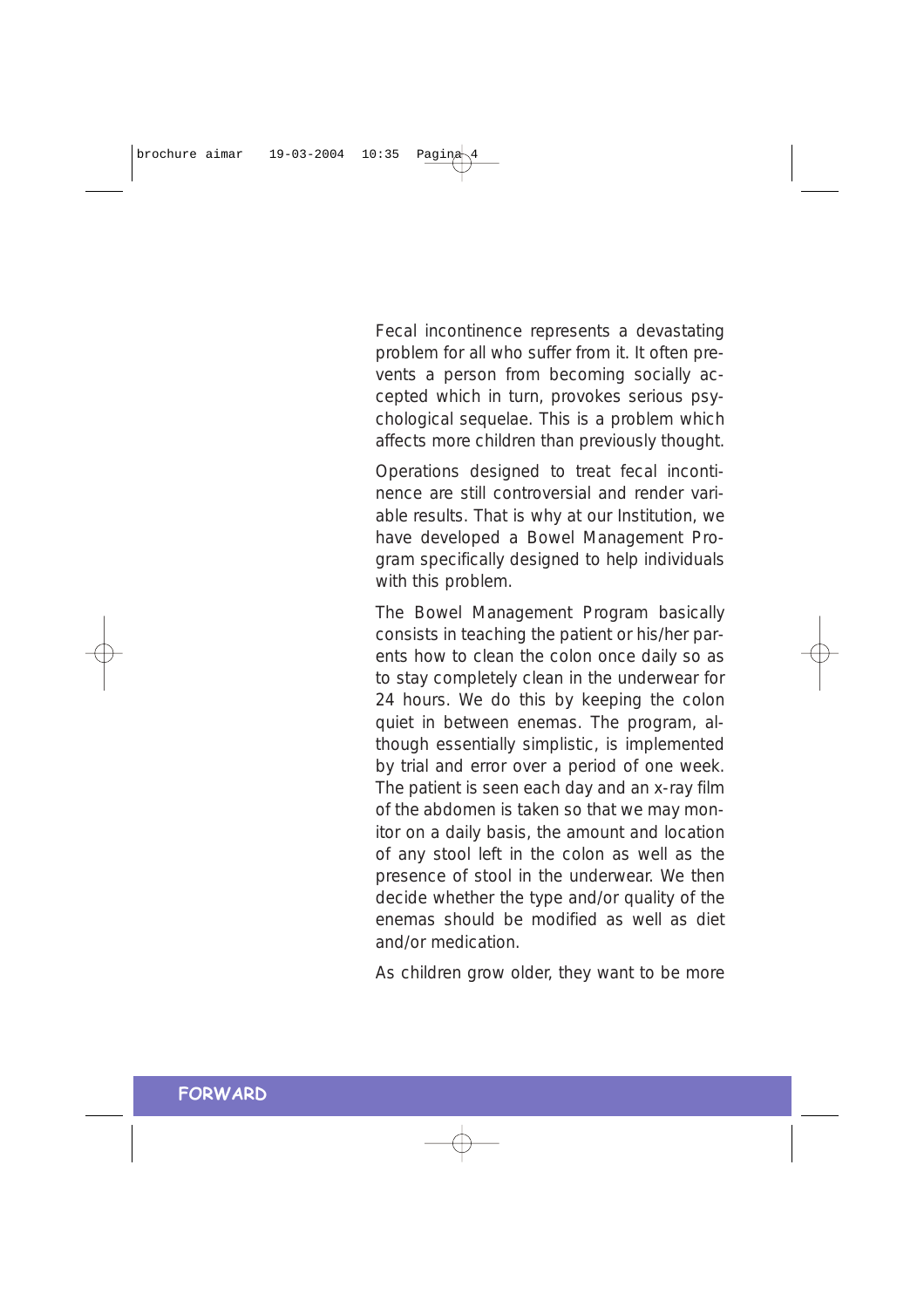independent and do not like their privacy infringed on by adults helping them with their bowel management. When a child begins to feel this way and they have been successful with the bowel management, we offer them a "continent appendicostomy" (also known as a Malone or ACE procedure). This is an operation consisting in creating a small orifice in the umbilicus (belly button) through which the patient can pass a small catheter into their colon and administer the enemas themselves while sitting on the toilet. It allows the child to be more independent and further improved his/her quality of life.

We have treated over 500 patients and have been successful 95% of the time. As you can imagine, it is a rewarding experience to witness the dramatic change in the quality of life of the children subjected to this program.

> Dr. Alberto Peña Chief of Pediatric Surgery Schneider Children's Hospital Long Island – New York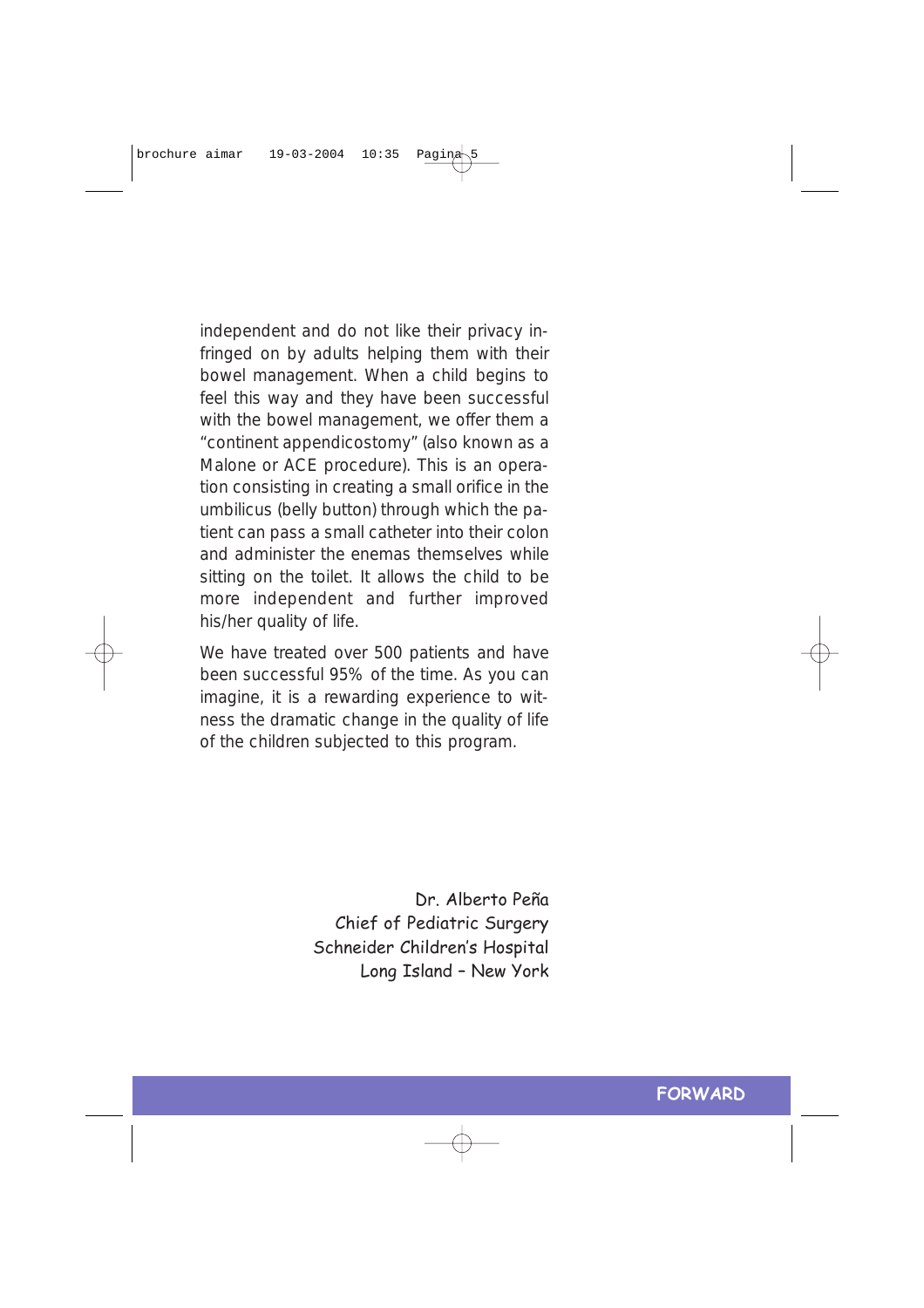| INTRODUCTION                                                        | 8  |
|---------------------------------------------------------------------|----|
| FECAL INCONTINENCE                                                  | 10 |
|                                                                     | 10 |
|                                                                     | 11 |
| FECAL INCONTINENCE AND                                              |    |
| ANORECTAL MALFORMATIONS                                             | 11 |
| sensation within the rectum                                         | 13 |
|                                                                     | 13 |
|                                                                     | 14 |
| functional prognosis in relation<br>to the type of malformation  15 |    |
| DIFFERENT TYPES OF FECAL<br><b>INCONTINENCE IN CHILDREN</b>         |    |
| <b>WITH ANORECTAL</b>                                               |    |
|                                                                     |    |
| children who are candidates                                         |    |
|                                                                     |    |
| children with pseudoincontinence  19                                |    |
| children who are candidates<br>for bowel management  21             |    |
| children with constipation                                          |    |
| children with loose stools and diarrhea  22                         |    |
| BOWEL MANAGEMENT  24<br>what is the bowel management                |    |
|                                                                     |    |

## **INDEX**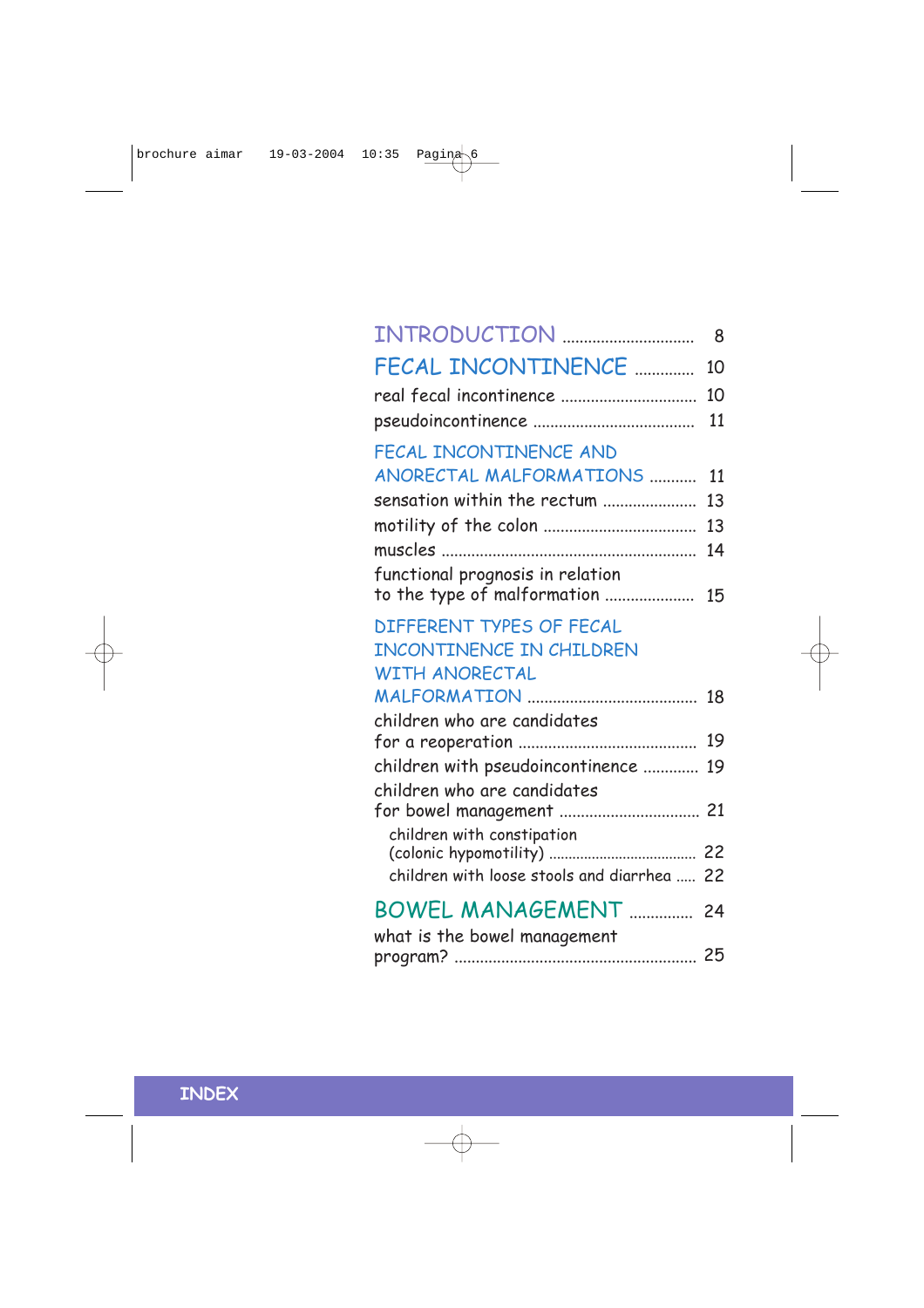|                                                                 | 27 |
|-----------------------------------------------------------------|----|
| administering the enema                                         | 30 |
| use of the foley catheter                                       | 31 |
| at what age should bowel management                             | 32 |
| why use an enema and not                                        | 34 |
| when to administer an enema?                                    | 35 |
| how to make the enema procedure<br>more pleasant for the child? | 35 |
| how to keep a child quiet while giving                          | 36 |
| which is the best position for<br>administering an enema?       | 36 |
| after the administration                                        | 37 |
| what are the long terms effects                                 | 38 |
| CHILDREN WITH LOOSE STOOL                                       | 39 |
|                                                                 | 41 |
| <b>WHAT IS THE FUTURE? -</b><br>CONTINUE WITH THE B. M. P.?     | 43 |
|                                                                 | 44 |
| ADDITIONAL STRATEGIES:<br>THE ACE OR MALONE PROCEDURE           | 46 |
|                                                                 | 48 |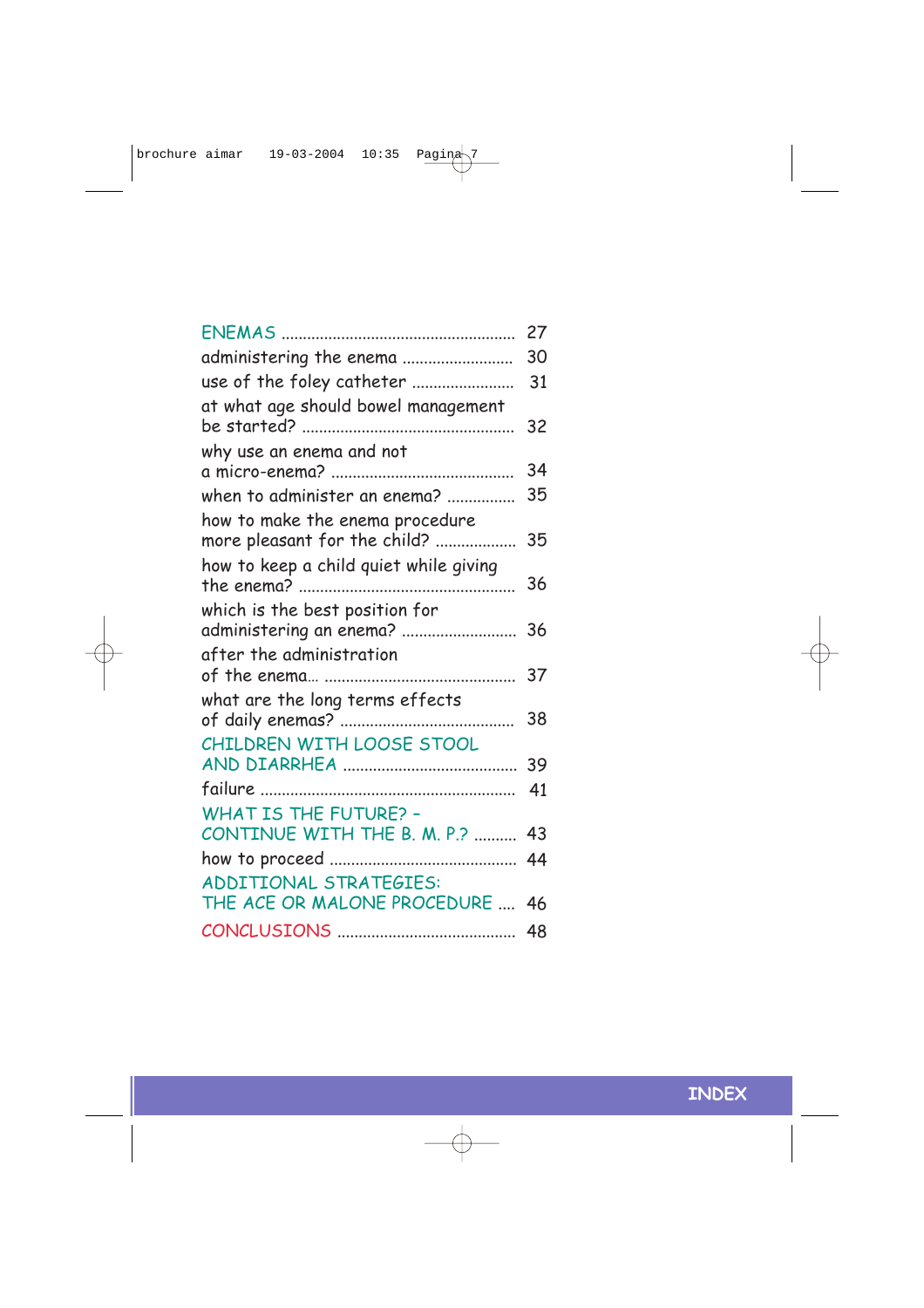Fecal continence is one of the most important achievements in a child's development. Ability to control passage of stool is one of the first manifestations of independence by which interaction with parents and environment is exerted by the child.

Fecal continence which is usually reached by the age of 2-3 may be partially or entirely compromised in children born with some anomalies of the large bowel (anorectal anomalies and Hirschsprung's disease) or anomalies of the innervation of the pelvic organs such as spina bifida.

Fecal incontinence may have a significant social impact regardless of the age it arises.

Moral conditioning which is usually associated with toilet training leads to a close association between stool and something "dirty" and negative.

It is not difficult to imagine what kinds of difficulties a child can go through when he/she are not able to hold the stool.

Nowadays, much can be done for children with fecal incontinence. An accurate evaluation along with an appropriate follow up program can have an enormous impact on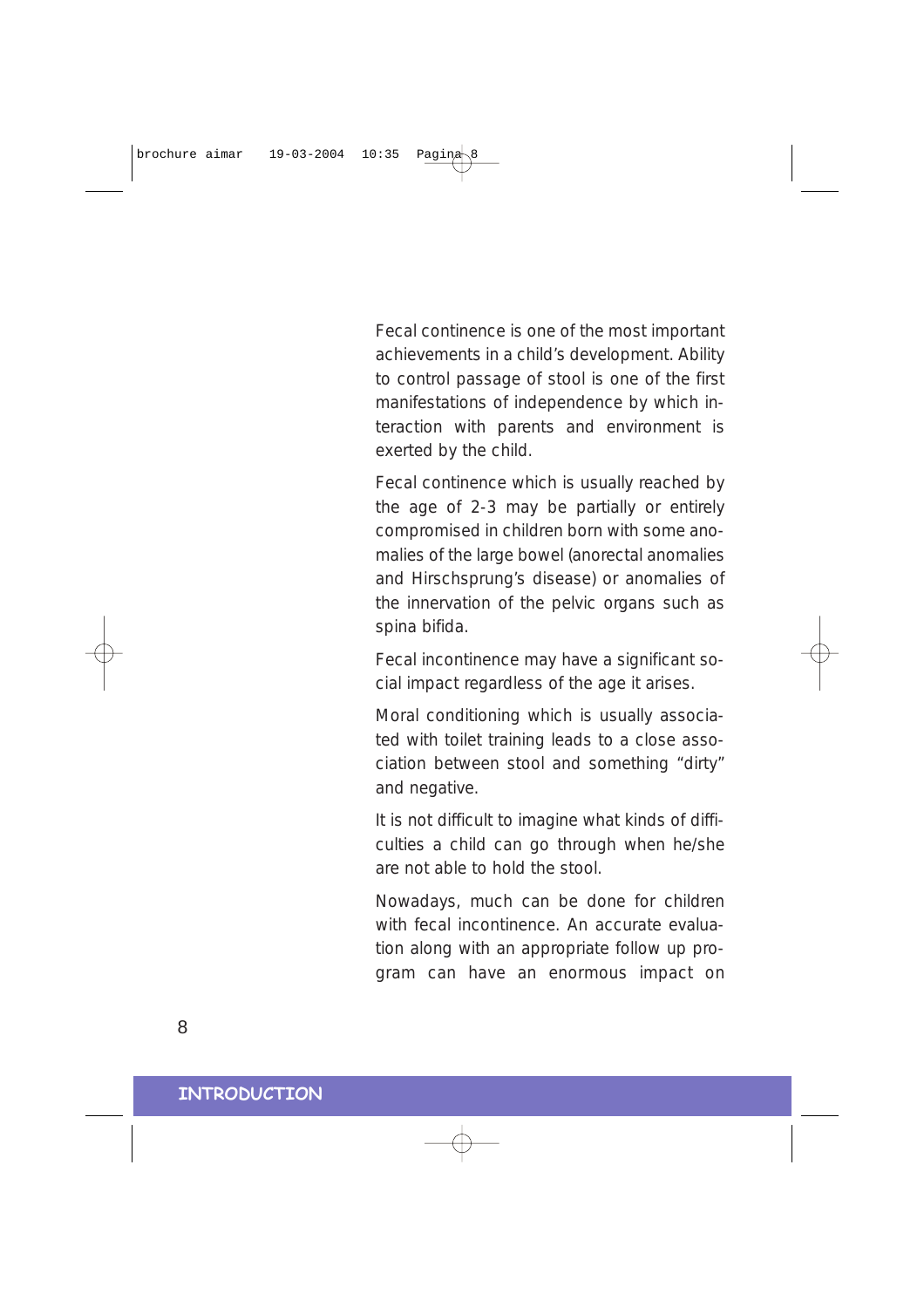psychological and social consequences of being incontinent. Treatment of incontinence should be regarded as a "care" aiming at raising a child in a normal context with a normal lifestyle.

Bowel Management is a treatment program which has been purposely conceived for children born with imperforate anus: however, it can be applied to all children with fecal incontinence.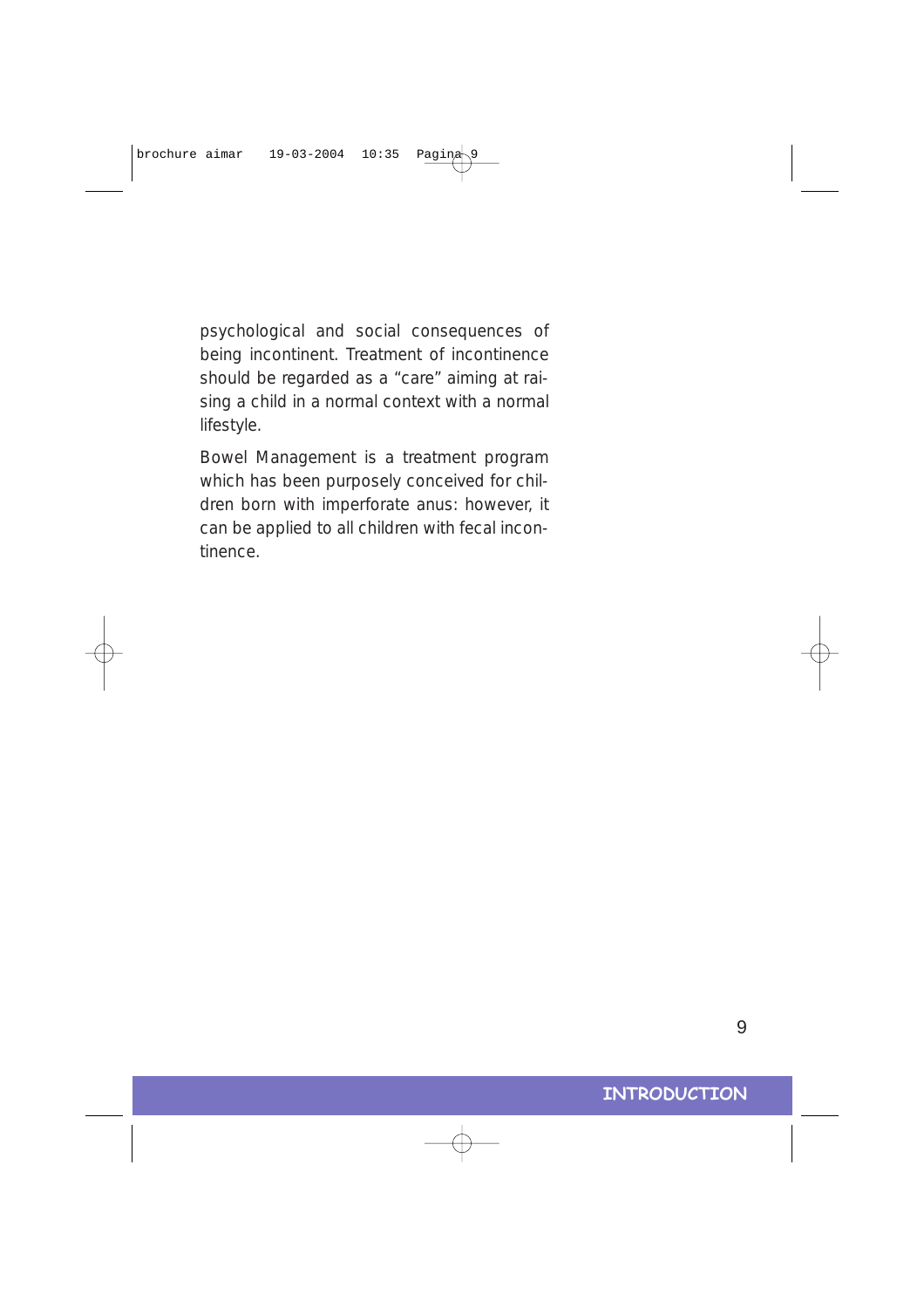## FECAL INCONTINENCE

The medical definition of fecal incontinence is simplistic, in fact it is defined as "the incapacity to voluntarily hold the feces". Usually, we can divide fecal incontinence into two categories: 1) real fecal incontinence, and 2) pseudoincontinence.

## Real fecal incontinence

In this case, the normal mechanism of the bowel control is damaged. An alteration of the muscles which surround the anorectal canal along with poor sphincters (those muscles which control the anus) are responsible for fecal incontinence in children operated on for anorectal malformations with bad prognosis. The innervation (supply of nerve connections) of these muscles are important for their correct function. In addition, colonic motility is seriously abnormal in anorectal malformations and spina bifida. A deficit of the innervation occurs in anorectal anomalies as well as in other conditions. For example, in cases of spina bifida, the contraction and relaxations of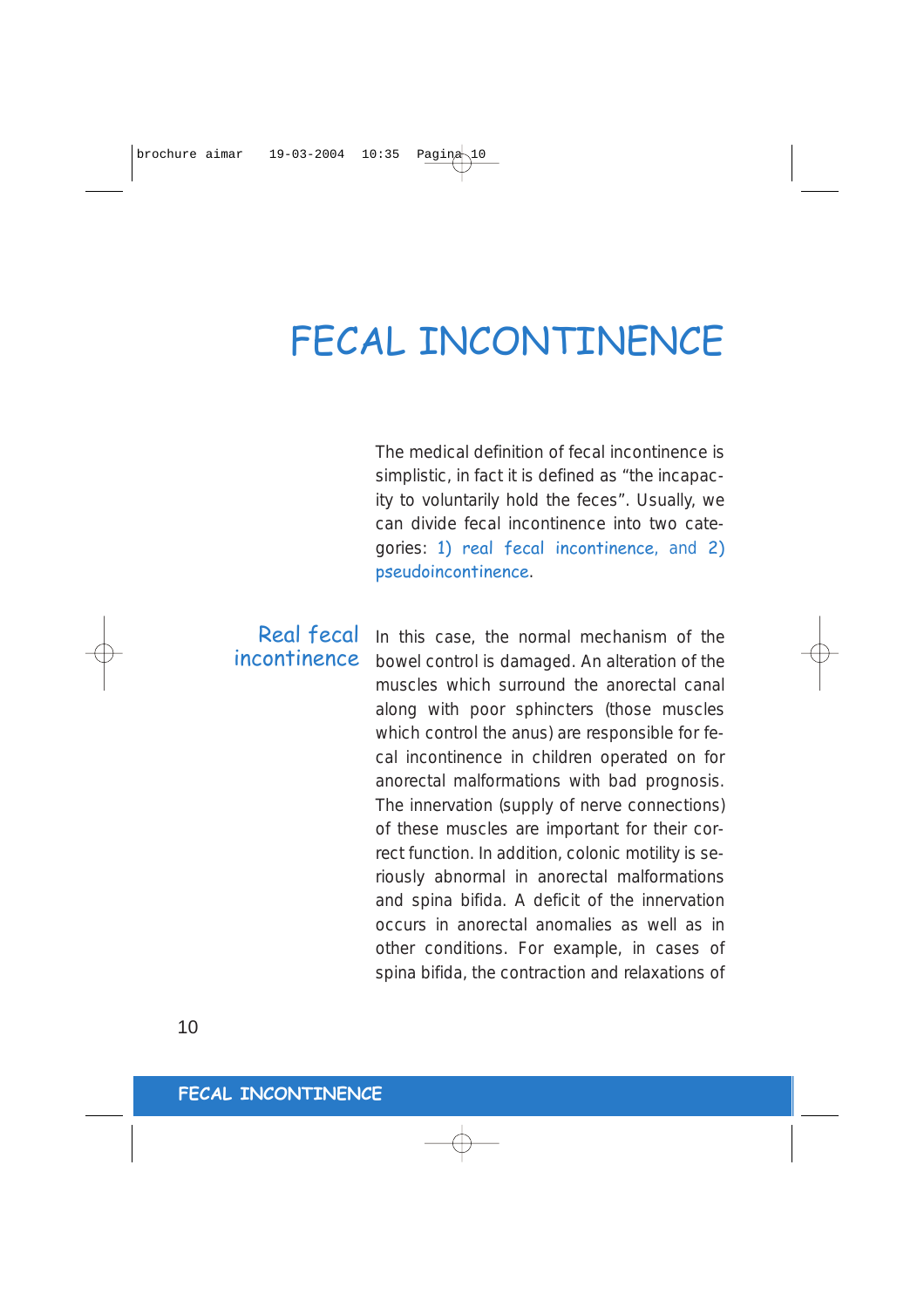the muscles, as well as sensation are both deficient. Thus the presence and the passage of stool, and the perception of the difference between solid and liquid stool and gas is interrupted.

In this situation the child behaves like he/she Pseudois fecally incontinent. Further study, however, shows that he/she suffers from severe constipation and fecal impaction. Amazingly, when the disimpaction is treated and the patient receives enough laxatives as to avoid constipation, be/she becomes continent.

It is extremely important to distinguish between real incontinence and pseudoincontinence in order to identify the origin of the problem and consequently to plan the best treatment.

From recent studies it is found that 75% of all children with anorectal malformations who have undergone a correct and successful operation, have voluntary bowel movements after the age of 3. About half of these children soil their underwear occasionally. Those episodes of soiling are usually related to con-

incontinence

FECAL **INCONTINENCE** AND ANORECTAL MALFORMATIONS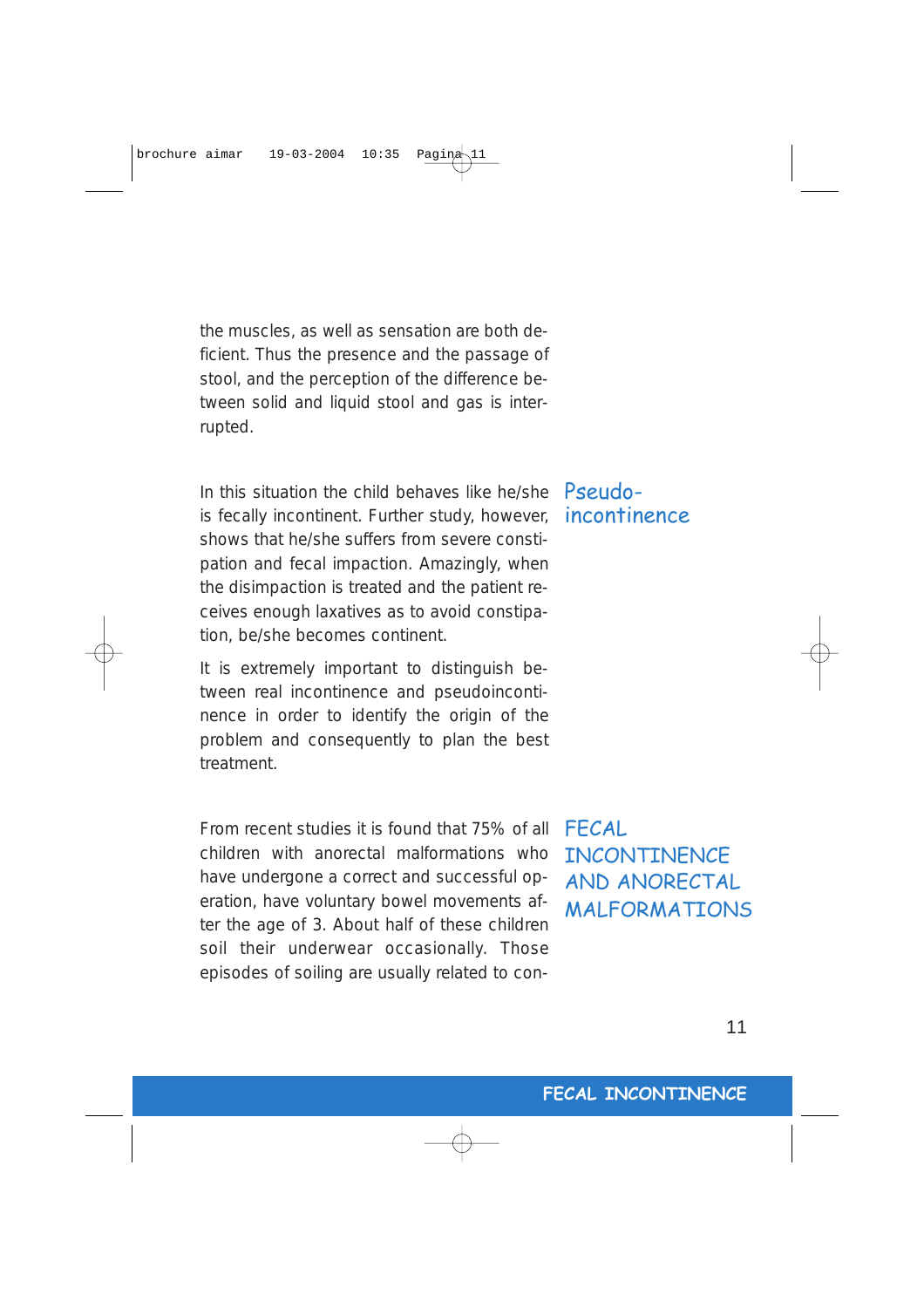

stipation. When the problem is treated properly, the soiling frequently disappears. Thus, approximately 40% of all children have voluntary bowel movements and no soiling. In other words, they behave like normal children. There is a long way to go and a lot to do to improve the quality of life of a significant number of children. Children with good bowel control still may suffer from temporary episodes of fecal incontinence, especially when they experience severe diarrhea. Some 25% of all children suffer from fecal incontinence, and they must receive some form of bowel management to keep them clean.

Despite a good operation to correct a child's anorectal defect, there are many children who do not achieve bowel control or suffer from different degrees of fecal incontinence.

It is important to know the three specific factors that play a role in achieving fecal continence:

1) the child needs to have sensation (within the rectum)

2) the child needs to have good motility of the colon

3) the child needs to possess good voluntary muscles or sphinteric mechanism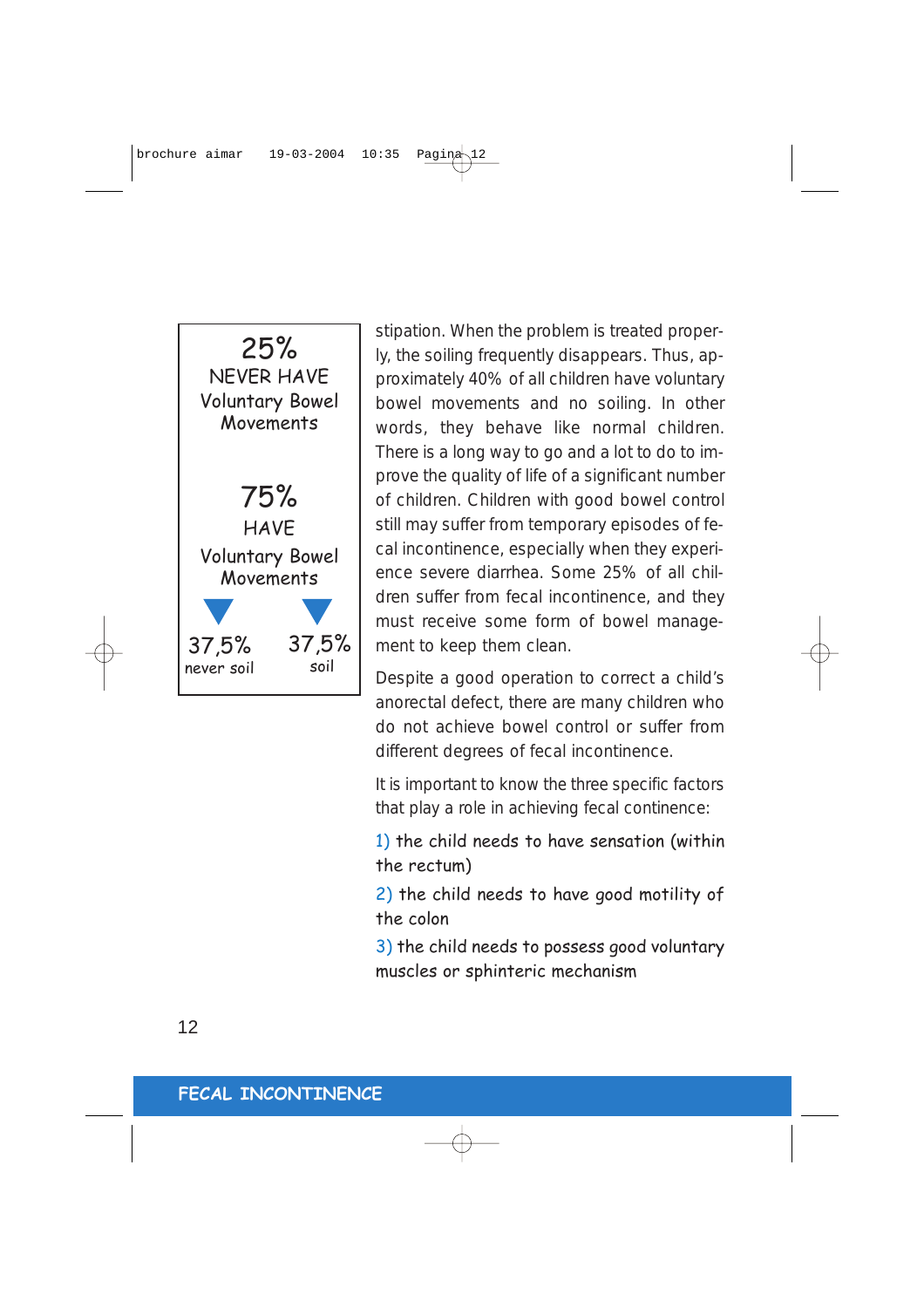Most children born with anorectal malformation lack the intrinsic sensation to feel stool or gas passing through their rectum. Therefore, many times the child may unknowingly soil, become accustomed to the smell of stool, which upsets the entire family and anyone around him/her.

The rectosigmoid is that portion of the bowel that acts as a natural reservoir of the feces. It is physiologically important in order to accumulate and "store" the feces between every other bowel movement.

Normally, the rectosigmoid remains quiet for periods of 24 to 48 hours (time necessary to accumulate the feces); then a massive peristaltic wave allows the complete emptying of it and then to remain quiet again. If the rectosigmoid is slow, the stool stays stagnant, hence, constipation occurs, the child may suffer from overflow incontinence and will thus soil. On the other hand, if a child has no rectosigmoid (no reservoir) he/she will be passing stool constantly, which we call colonic hypermotility.

## Sensation within the rectum

## **Motility** of the colon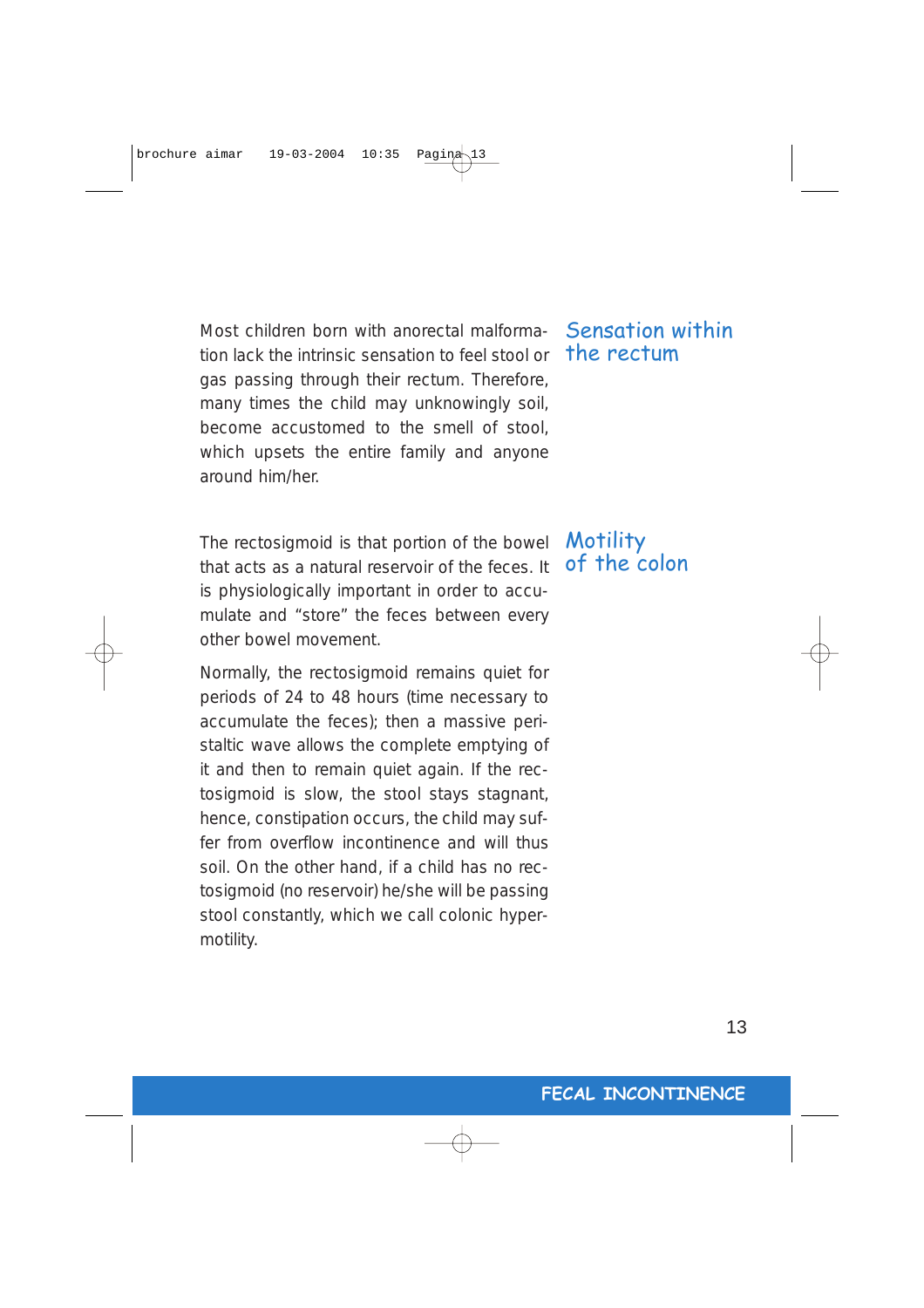## These muscles, or voluntary sphincter, normally surround the rectum and anus and are considered fundamental for the control or continence. Children with anorectal malformations suffer from different degrees of lack of development of these muscles and therefore incapacity to hold the stool. Muscles

The new surgical technique introduced by Dr. Alberto Peña at the beginning of the 1980s, has an enormous advantage compared to the previous operations to position the rectum exactly within the limits of the sphincteric mechanism responsible for continence.

Unfortunately, the sphincter (muscles) are frequently not normal: the more complex the defect, the less developed the muscle complex.

The surgeon is able to predict in advance which children may have good functional prognosis and which children may have poor prognosis.

After the main repair and after the colostomy closure it is possible to establish the functional prognosis.

The tables below shows the most common indicators of good and poor prognosis and the prognostic signs.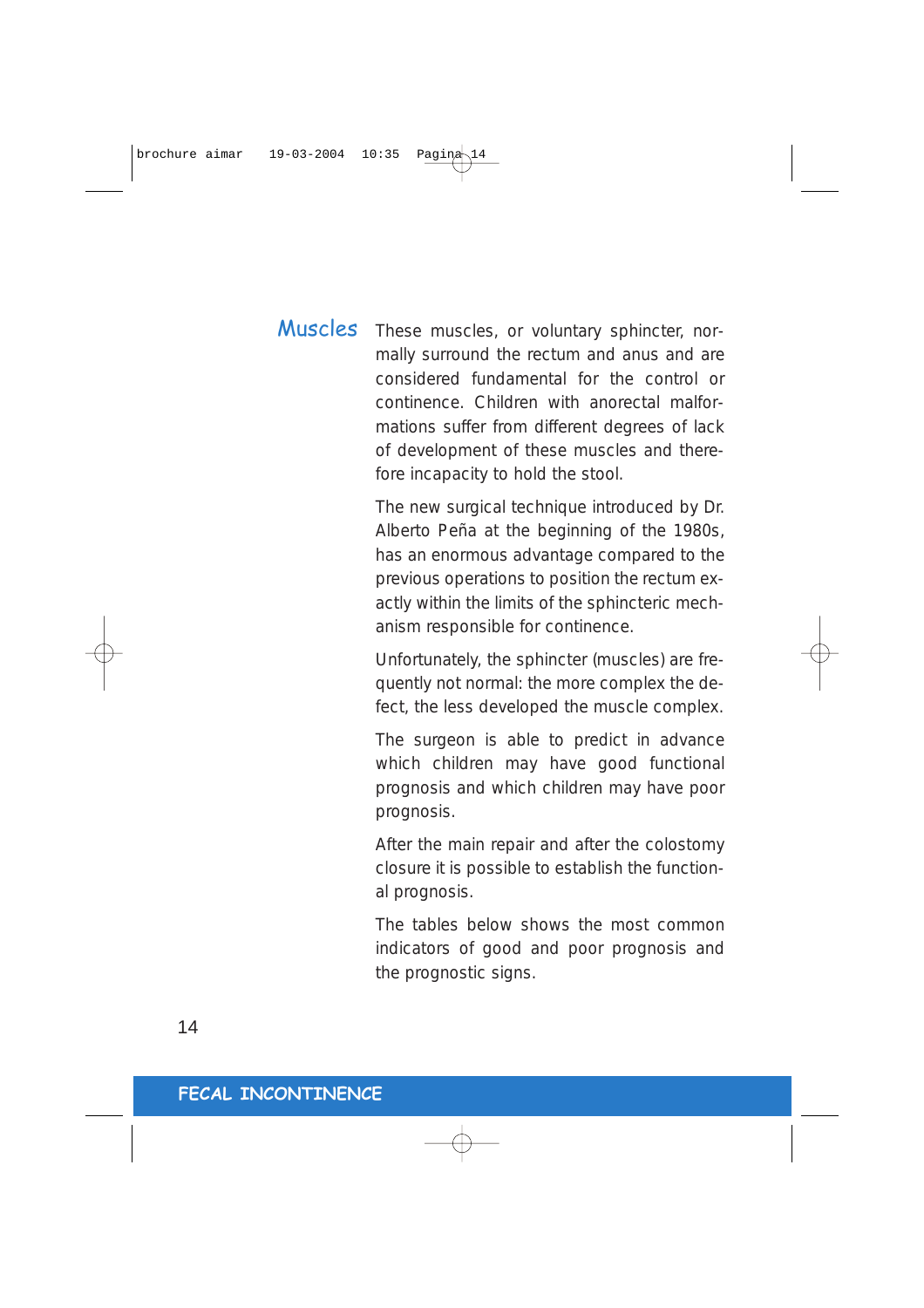### INDICATORS OF GOOD PROGNOSIS FOR BOWEL CONTROL

- Normal sacrum
- Prominent midline groove (good muscles)
- Some types of anorectal malformations:
	- Rectal atresia
	- Vestibular fistula
	- Imperforate anus withouta fistula
	- Cloacas with a common channel <3 cm
	- Less complex malformations: perineal fistula

### INDICATORS OF POOR PROGNOSIS FOR BOWEL CONTROL

- Abnormal sacrum
- Flat perineum (poor muscles)
- Some types of anorectal malformations:
	- Rectobladderneck fistula
	- Cloacas with a common channel <3 cm
	- Complex malformations

| GOOD                                                                                                                                                                          | <b>POOR</b>                                                             |
|-------------------------------------------------------------------------------------------------------------------------------------------------------------------------------|-------------------------------------------------------------------------|
| PROGNOSIS SIGNS                                                                                                                                                               | PROGNOSIS SIGNS                                                         |
| Good bowel movement patterns: 1 - 2 bo- Costant soiling and passing of stool<br>wel movement per day - no soiling in bet-<br>ween<br>Evidence of sensation when passing stool | No sensation (no pushing)<br>■ Urinary incontinence, dribbling of urine |

- (pushing, making faces)
- Urinary control

Parents must be realistically informed as to their child's chances for bowel control avoiding needless frustration later on. It is imperative to establish the functional prognosis of each child as early as possible in order to avoid creating false expectations for the parents. Since we are dealing with a spectrum of defects, we should expect a spectrum of results.

Functional prognosis in relation to the type of malformation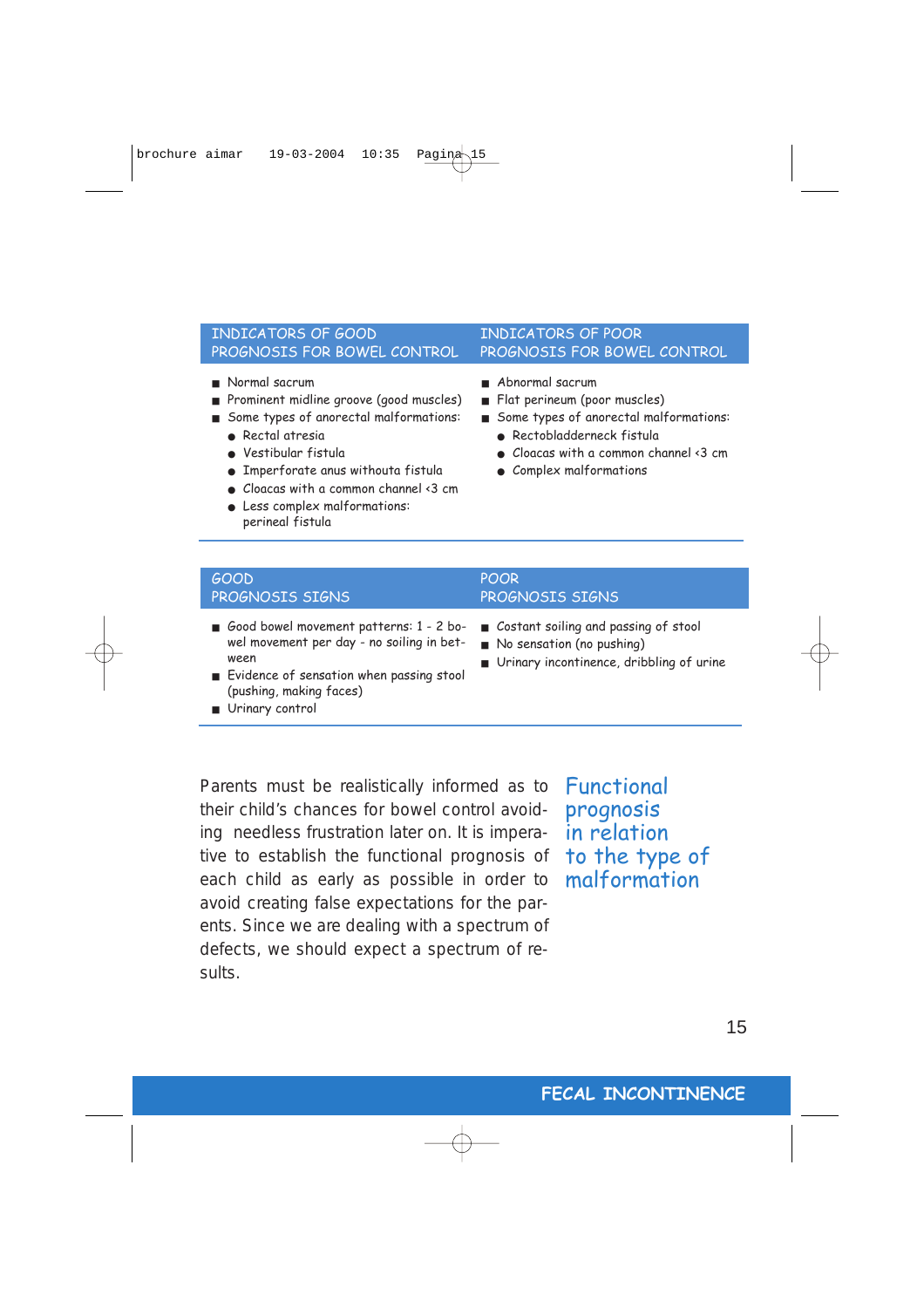| <b>TYPE OF DEFECT</b>                           | sex        | voluntary<br>bowel mov. | soiling      | voluntary<br>bowel mov.<br>never soiling | constipation |
|-------------------------------------------------|------------|-------------------------|--------------|------------------------------------------|--------------|
| Perineal fistula<br>Anal atresia or<br>stenosis | F/M<br>F/M | 100%<br>100%            | $0\%$<br>16% | 100%<br>84%                              | 26%<br>80%   |
| Vestibular fistula<br>Bulbar fistula            | F<br>M     | 94%<br>88%              | 38%<br>65%   | 71%<br>32%                               | 64%<br>59%   |
| ARM without<br>fistula                          | F/M        | 85%                     | 41%          | 71%                                      | 47%          |
| Cloaca C. Ch. $\leq$ 3 cm. $\star$              | F          | 83%                     | 78%          | 27%                                      | 32%          |
| Prostatic fistula                               | M          | 76%                     | 78%          | 28%                                      | 50%          |
| Real vaginal fistula                            | F          | 75%                     | 100%         | $0\%$                                    | 25%          |
| Cloaca C. Ch.>3 cm. $*$                         | F          | 59%                     | 89%          | 22%                                      | 53%          |
| Bladder-neck fistula                            | м          | 28%                     | 100%         | $0\%$                                    | 29%          |

\* C. Ch.= common channel

Once the diagnosis of the specific defect is established, the functional prognosis can be predicted. If the child's defect is of a type associated to good prognosis – such as a vestibular fistula, perineal fistula, rectal atresia, rectourethral bulbar fistula, or imperforate anus with no fistula – one should expect that the child will have voluntary bowel movements by the age of 3. These children will still need supervision to avoid fecal impaction, constipation and soiling.

If the child's defect is of the type associated with a poor prognosis – for example, a very high cloaca with a common channel longer than 3 cm or a recto-bladder-neck fistula, par-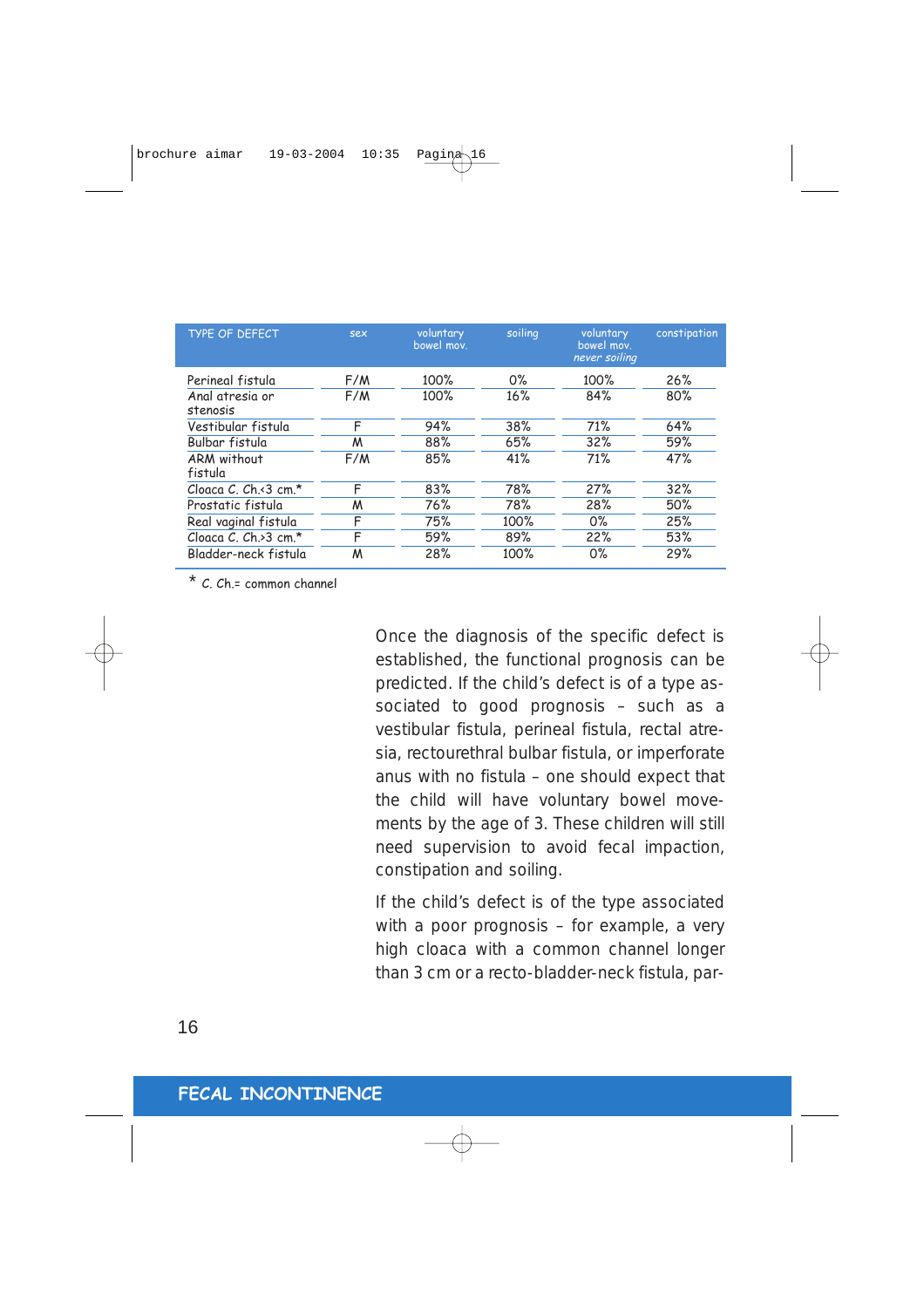ents must be informed that their child will most likely need a bowel management program to remain clean and socially acceptable. This should be implemented when the child is 3 or 4 years old, before he/she begins spending a great deal of time away from home. Children with rectoprostatic fistulas have an almost equal chance of having voluntary bowel movements or being incontinent. In these children, an attempt should be made to achieve toilet training by the age of 3. If this proves to be unsuccessful, bowel management should be immediately implemented so that the child can remain clean and avoid psychological sequelae. However since the child has significant possibilitier to be toilet trained; every summer vacation we stop the bowel management and try to train him/her.

Urinary incontinence occurs in male children with anorectal malformations only when they have an extremely defective or absent sacrum or when the basic principles of surgical repair are not followed and important nerves are damaged during the operation. Thus, the overwhelming majority of male children with anorectal malformations who are properly treated have urinary control.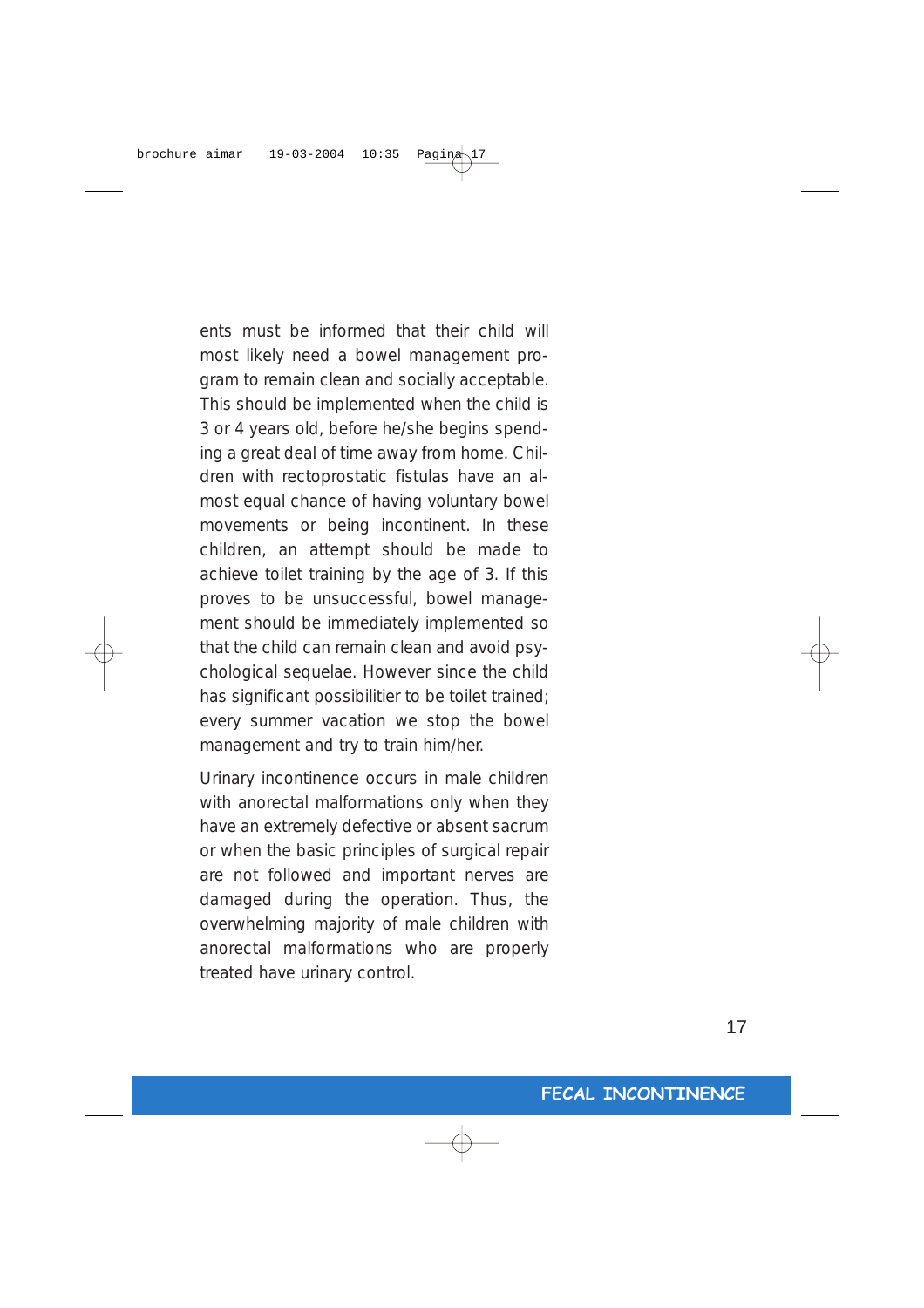This is also true for female children with all anorectal malformations, except cloacae. A significant number of children who have undergone repair of a cloaca require intermittent catheterization in order to empty the bladder. This happens in 69% of children with a high cloaca, defined as a common channel longer than 3 cm, and 20% of children with a low cloaca, defined as a common channel shorter than 3 cm. The bladder neck in most girls with cloaca is competent, and therefore, they remain completely dry when treated with intermittent catheterization. If catheterization is not performed, urinary overflow incontinence will occur.

**DIFFFRENT** TYPE OF FECAL **INCONTINENCE** IN CHILDREN WITH ANORECTAL MALFORMATION As previously seen, 75% of children operated on for an anorectal malformation will have voluntary bowel movements. Out of them, half will not soil and their parents are encouraged to prevent constipation; while the other half may soil. However, treating the constipation makes the soiling disappear. Occasionally these children require bowel management when the soiling is troublesome.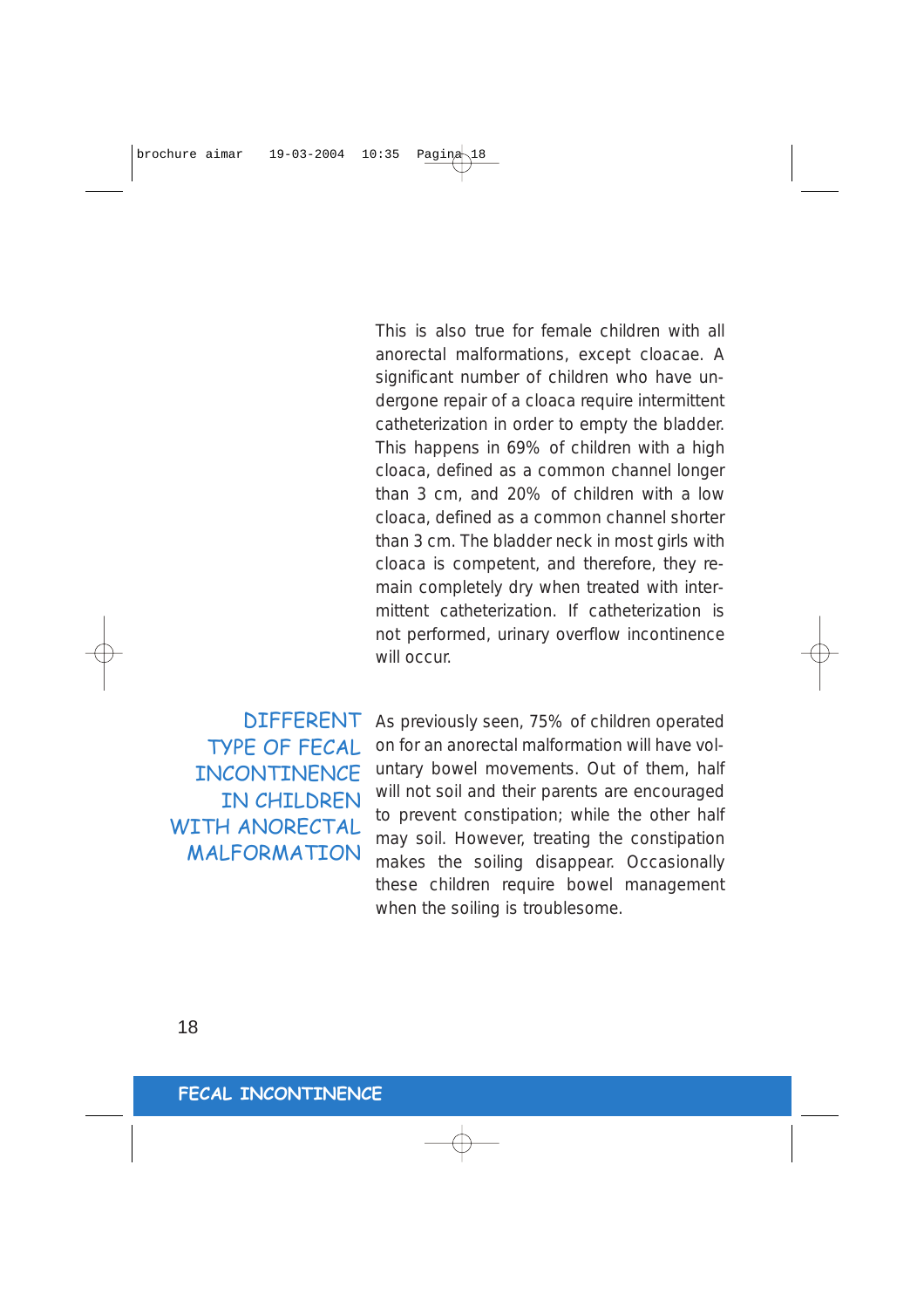These are children who were previously operated on for an imperforate anus and now have fecal incontinence. A second operation with the hope of obtaining good bowel control can be performed if the following conditions are met:

- 1. The child was born with a good sacrum, good sphincter mechanism and a malformation with good functional prognosis.
- 2. There is evidence that the rectum is completely mislocated
- 3. The child has the full length of his/her colon.

A posterior sagittal anorectoplasty can be performed and the rectum can be relocated within the limits of the sphincter mechanism. In this case, approximately 50% of the children operated on under these circumstances have a very significant improvement in bowel control to the point that they do not require bowel management to remain clean.

Most of these children suffer from different degrees of dilatation of the rectum and sigmoid, a condition defined as megarectosigmoid (constipation). There is also evidence that these children suffer from a hypomotility

Children with pseudoincontinence

Children candidates for a reoperation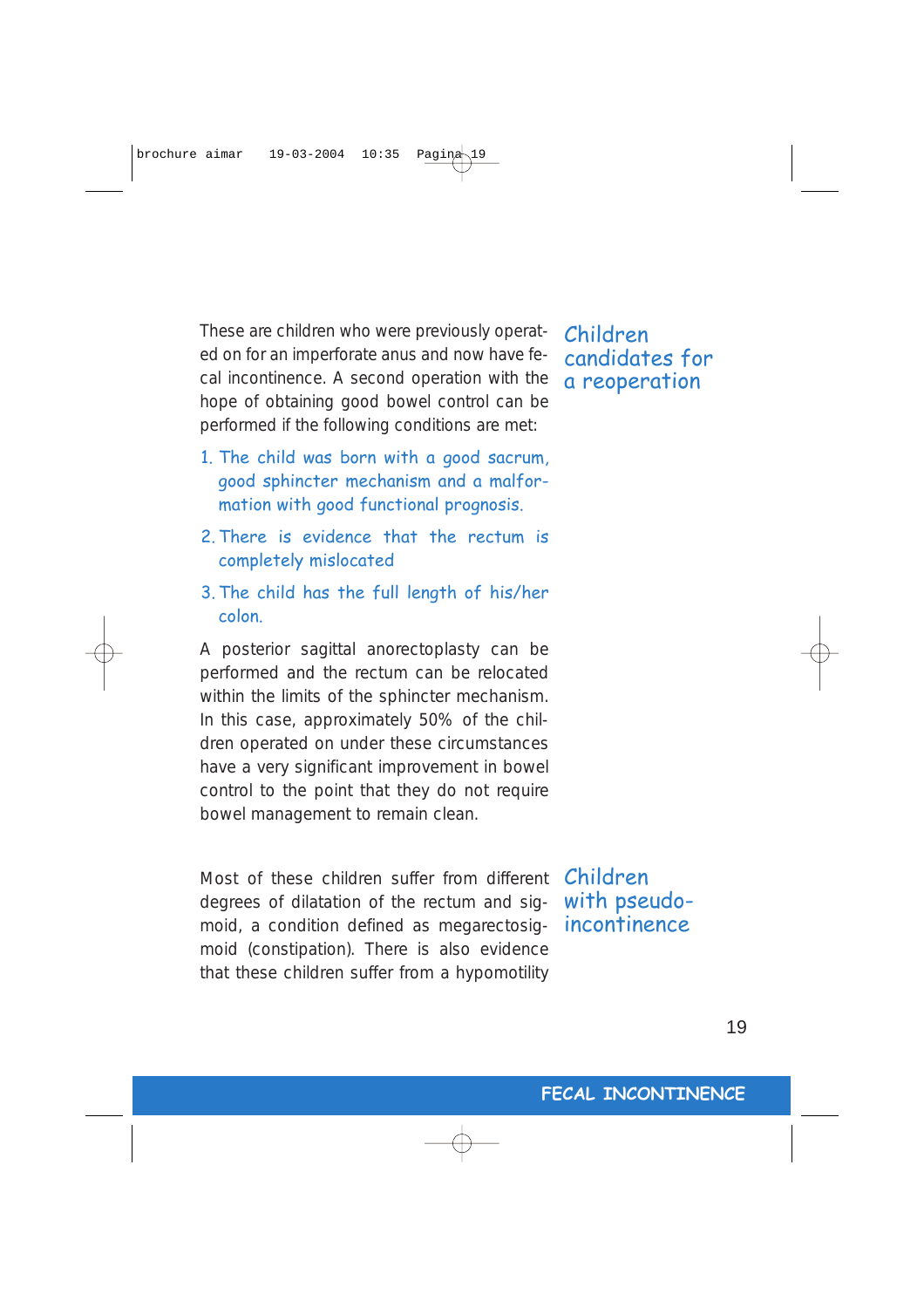

- normal colon



- megarectosigmoid

disorder that interferes with complete emptying of the rectosigmoid. These children are born with a good prognosis type of defect and underwent a technically correct operation, but did not receive appropriate treatment for constipation. They therefore developed fecal impaction and overflow pseudo-incontinence.

The fecaloma needs to be removed with enemas and colonic irrigations (usually an aggressive program of enemas) to clean the megarectosignoid. Subsequently the constipation is treated with the administration of large doses of laxatives. The dosage of the laxative is increased daily until the right amount of laxative is reached in order to empty the colon completely every day.

Once the constipation is treated adequately, if the child cannot control the stool, then we conclude that he/she suffers from real incontinence and constipation. He/she cannot be treated with laxatives but rather needs the bowel management for fecal incontinence that will be described here.

On the other hand, once the constipation is treated adequately, if it becomes evident that the child is actually continent we then conclude that he/she suffers from overflow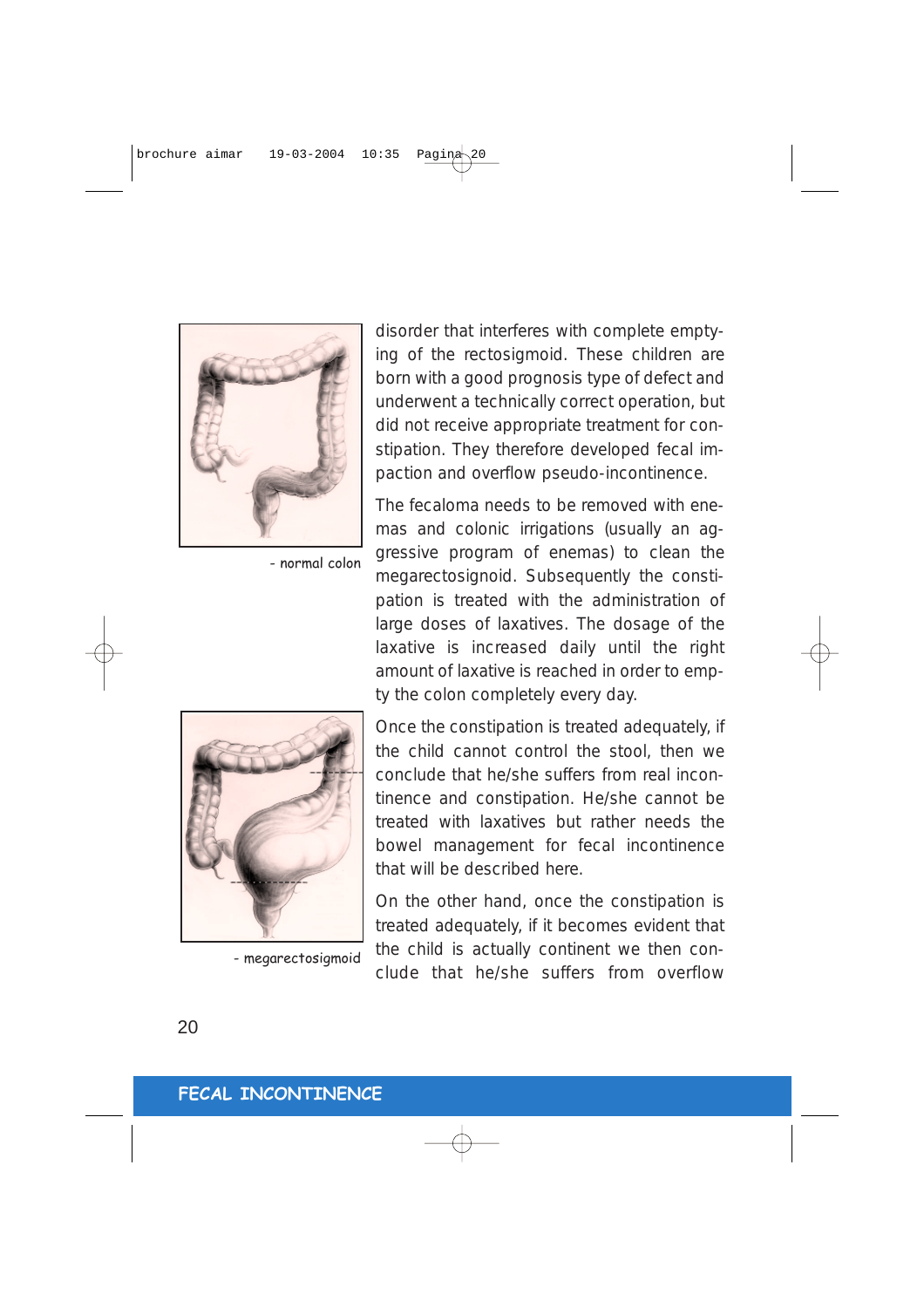pseudoincontinence. If medical treatment proves to be extremely difficult because the child has a severe megasigmoid and requires an enormous amount of laxatives, the surgeon can offer a surgical alternative consisting of a resection of the sigmoid colon.

Before offering these children a sigmoid resection it is mandatory to confirm that they are suffering from overflow pseudoincontinence rather than real fecal incontinence with constipation. Failure to make this differentiation may lead to an unnecessary operation; a fecally incontinent constipated child subjected to this operation would be changed to one with diarrhea, who is much more difficult to manage.

As a result of this operation, the laxatives required to treat these children can be significantly reduced or even abolished.

Children who suffer from fecal incontinence **Children who** usually those born with a bad prognosis type  $\,\mathsf{for}\,$  a  $\mathsf{Bowel}\,$ after the repair of an imperforate anus are of defect and severe associated defects (defect of the sacrum, poor muscle complex). However, children who were born with a poor prognosis type of defect may still enjoy a



- resected colon

are candidates Management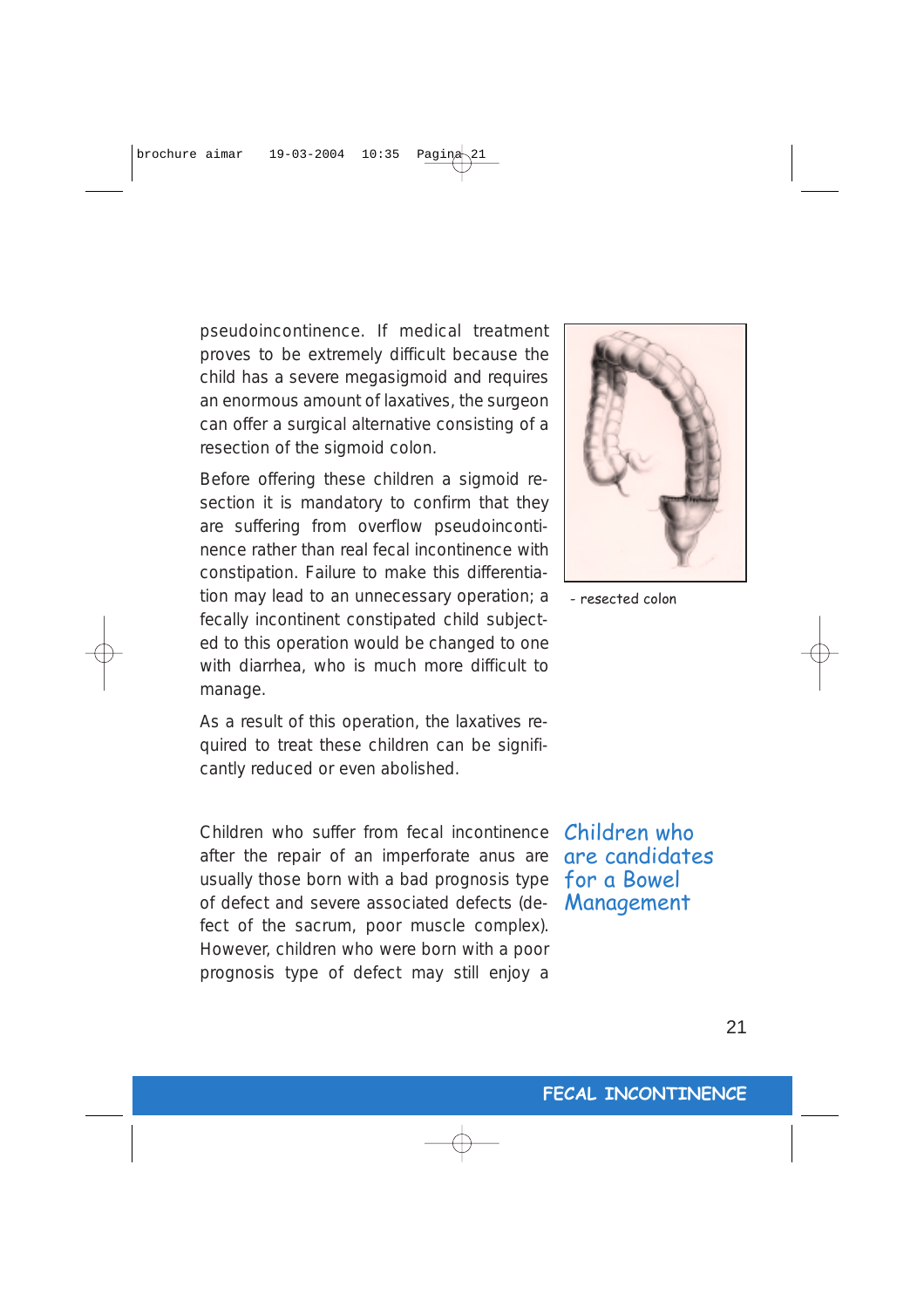good quality of life when treated with a bowel management program.

Children operated on for imperforate anus who suffer from fecal incontinence can be divided into two well defined groups that require individualized treatment plans:

### Children with constipation (colonic hypomotility)



Children with loose stools and diarhea

In these children the motility of the colon is significantly reduced. The basis of the Bowel Management is to teach the parents to clean the child's colon once a day by the use of a suppository, an enema or a colonic irrigation. No diet or medication is necessary in these cases. The fact that they suffer from constipation (hypomotility) guarantees that they will remain clean in between enemas. The real challenge is only to find out the enema capable of cleaning the colon completely.

Soiling episodes or severe "accidents" occur by an incomplete cleaning of the bowel with feces that progressively accumulates into it.

The great majority of children who suffer from this kind of problem have been operated on before 1980, which means before the introduction of the PSARP (posterior sagittal anoplasty) technique. In those years the tech-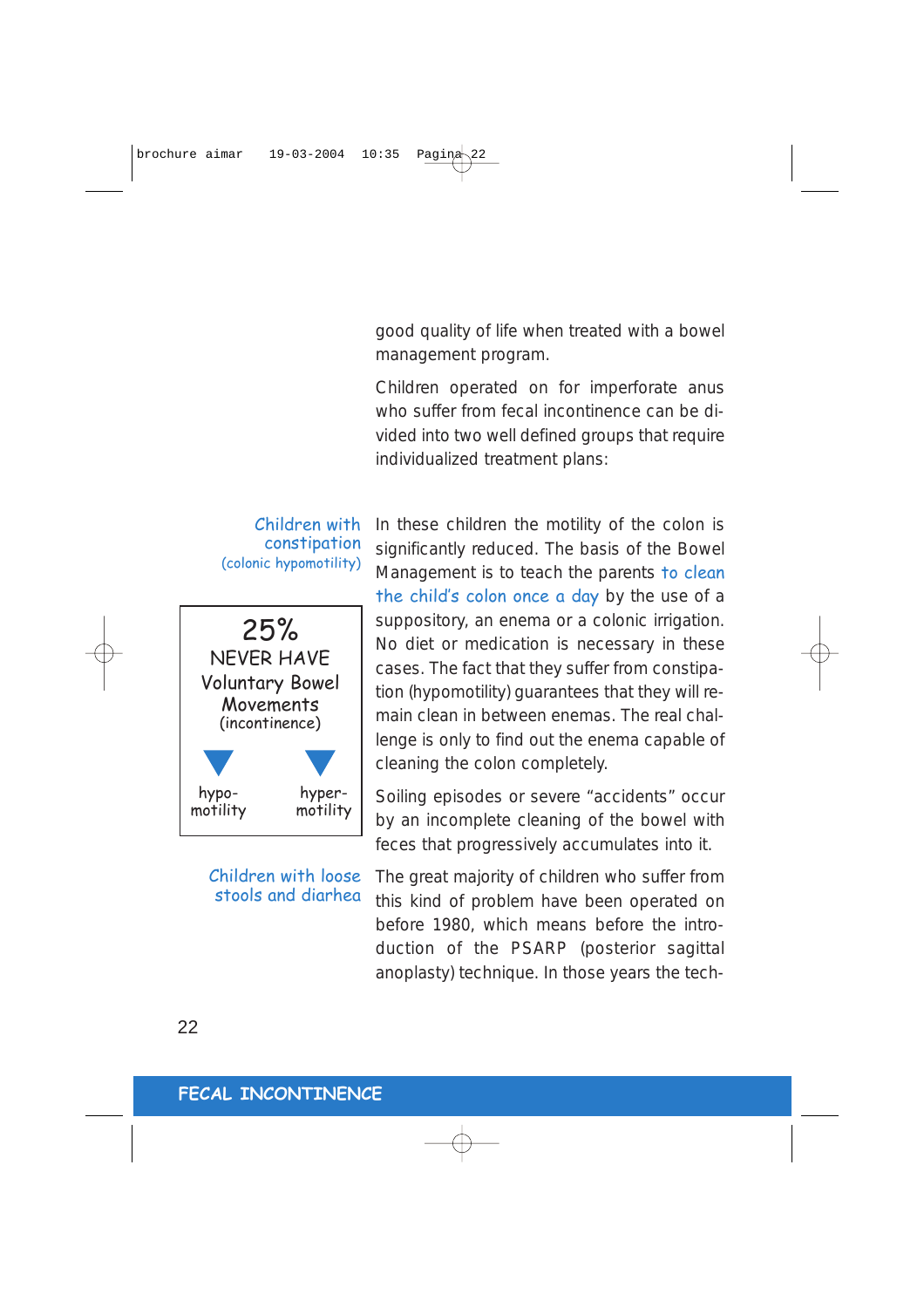niques frequently included resection of the rectosigmoid (reservoir).

Therefore, this group of children have an overactive colon. Rapid transit of stool results in frequent episodes of diarrhea. This means that even when an enema cleans their colon rather easily, stool keeps on passing fairly quickly from the cecum to the descending colon and the anus. To prevent this, a constipating diet and/or medications to slow down the colon are necessary.

Eliminating foods that further loosen bowel movements will help the colon to move slowly. Some children, however, may have in addition an "irritable" colon which makes the management more challenging.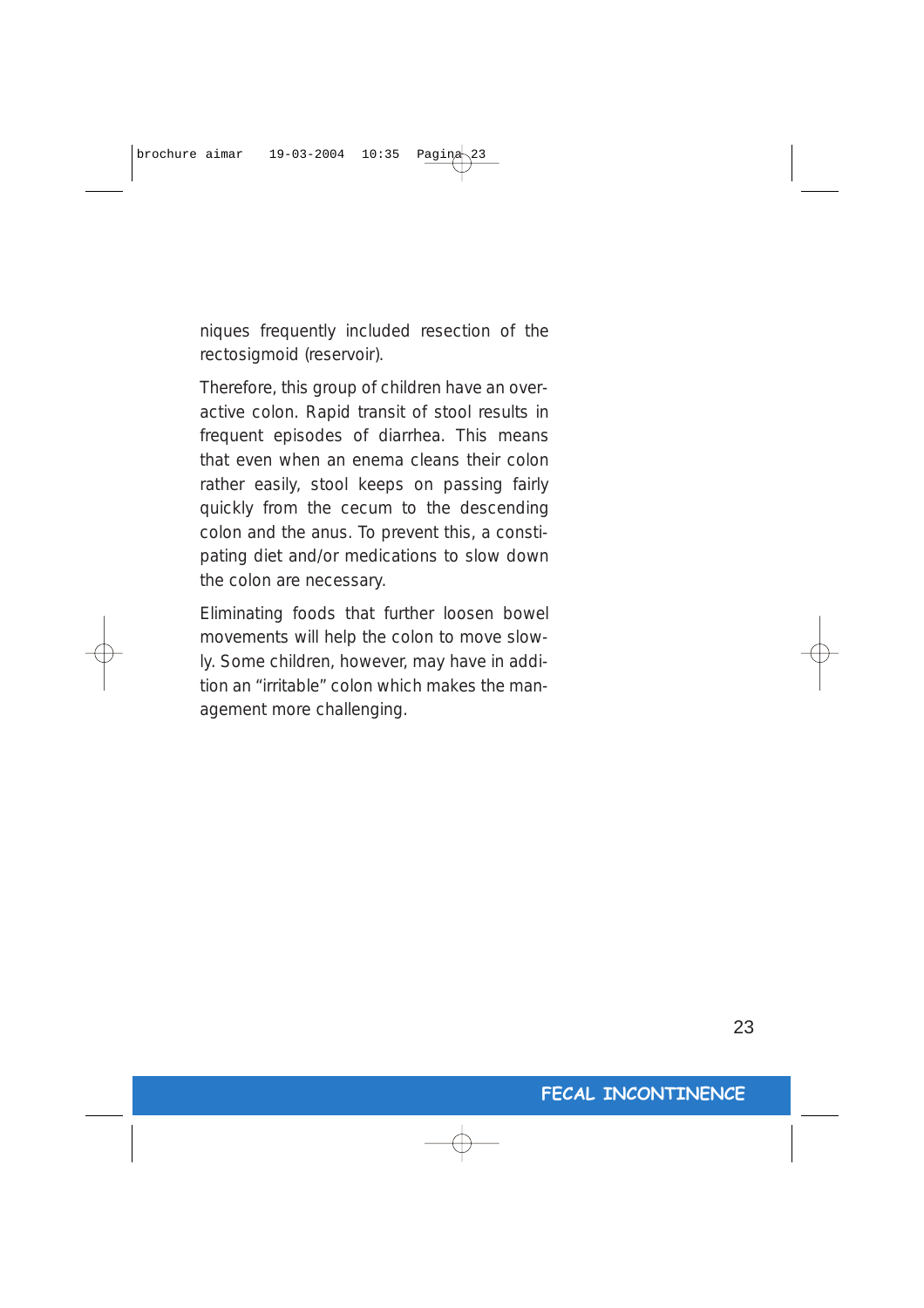## BOWEL MANAGEMENT

As we have seen, almost 60% of children operated on at birth, for an anorectal malformation, even when they received a technically correct operation will suffer from functional bowel problems of different types.

The main goal of the Bowel Management Program is to improve the quality of life of these children. The good or bad quality of life in every child must be defined by each child and by their parents. Therefore, every child must be free to make a choice after he/she learns about the alternatives offered.

For instance a child that is completely fecally incontinent in whom, an operation is not indicated, has the following alternatives:

- 1. To remain incontinent and use diapers permanently
- 2. To try the bowel management program
- 3. To have a permanent colostomy

The key of success of a Bowel Management program is dedication, timing and sensitivity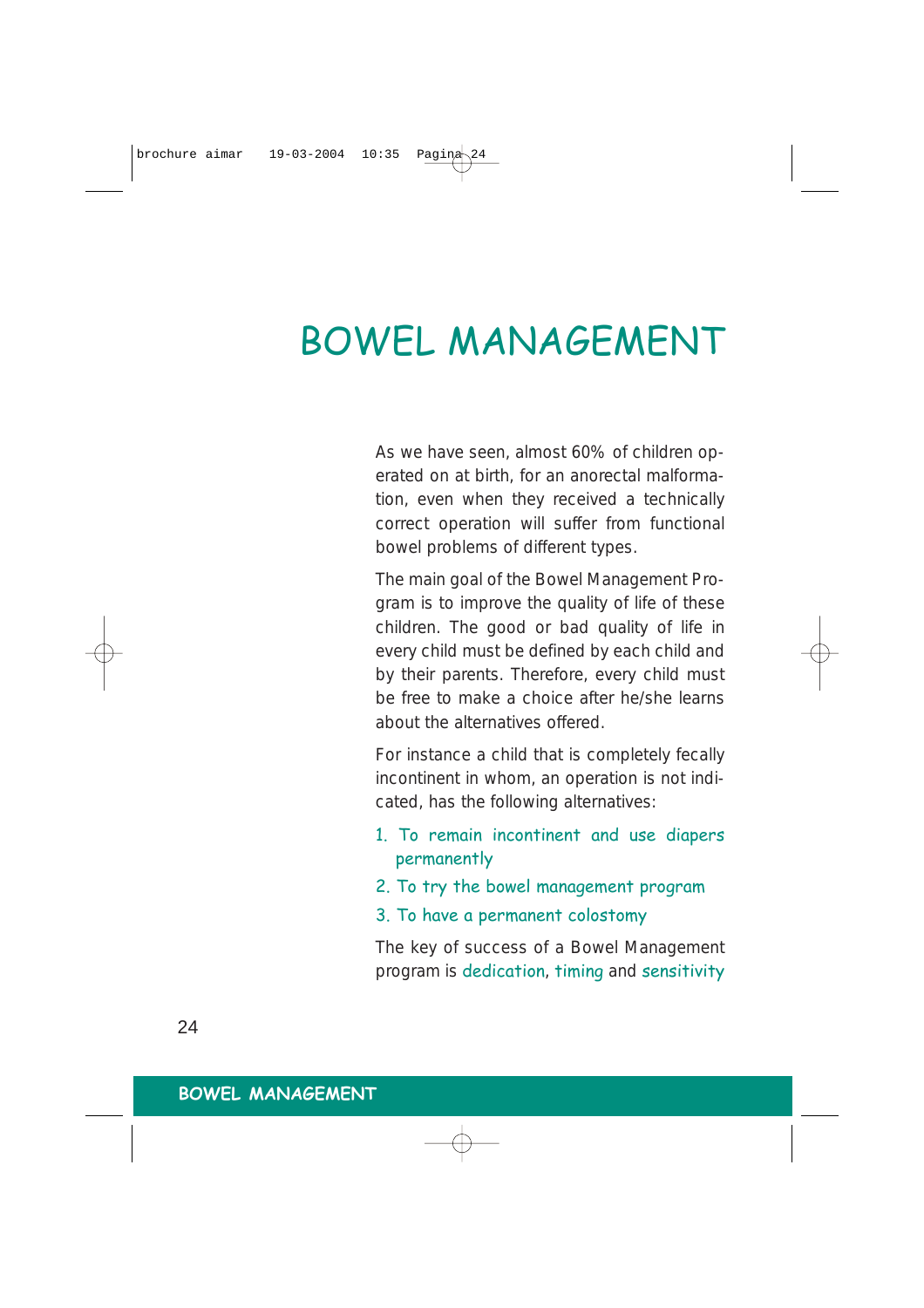from the medical team and the nurse, and for them to be authentically interested in the patient. If the elements of sensitivity, authentic interest and dedication are missing, the chances of success of the bowel management are very low.

The basis of the bowel management program is to clean the colon with the use of enemas once a day and to decrease the motility of the colon with medication or diet to keep the patient clean for the following 24 hrs.

What is the Bowel Management Program?

- BOWEL CLEANING (enemas, micro-enemas)
- MODIFICATION OF THE DIFT (if necessary)
- MEDICATIONS (if necessary)

There are some medications that are able to slow the motility of the colon. The use of these specific medications such as Lomotil or Immodium must be decided on with the physician.

The program is an ongoing process that is responsive to individual patient and differs from child to child. The success of this program is usually achieved within a week of a process of trial and error and requires a lot of dedica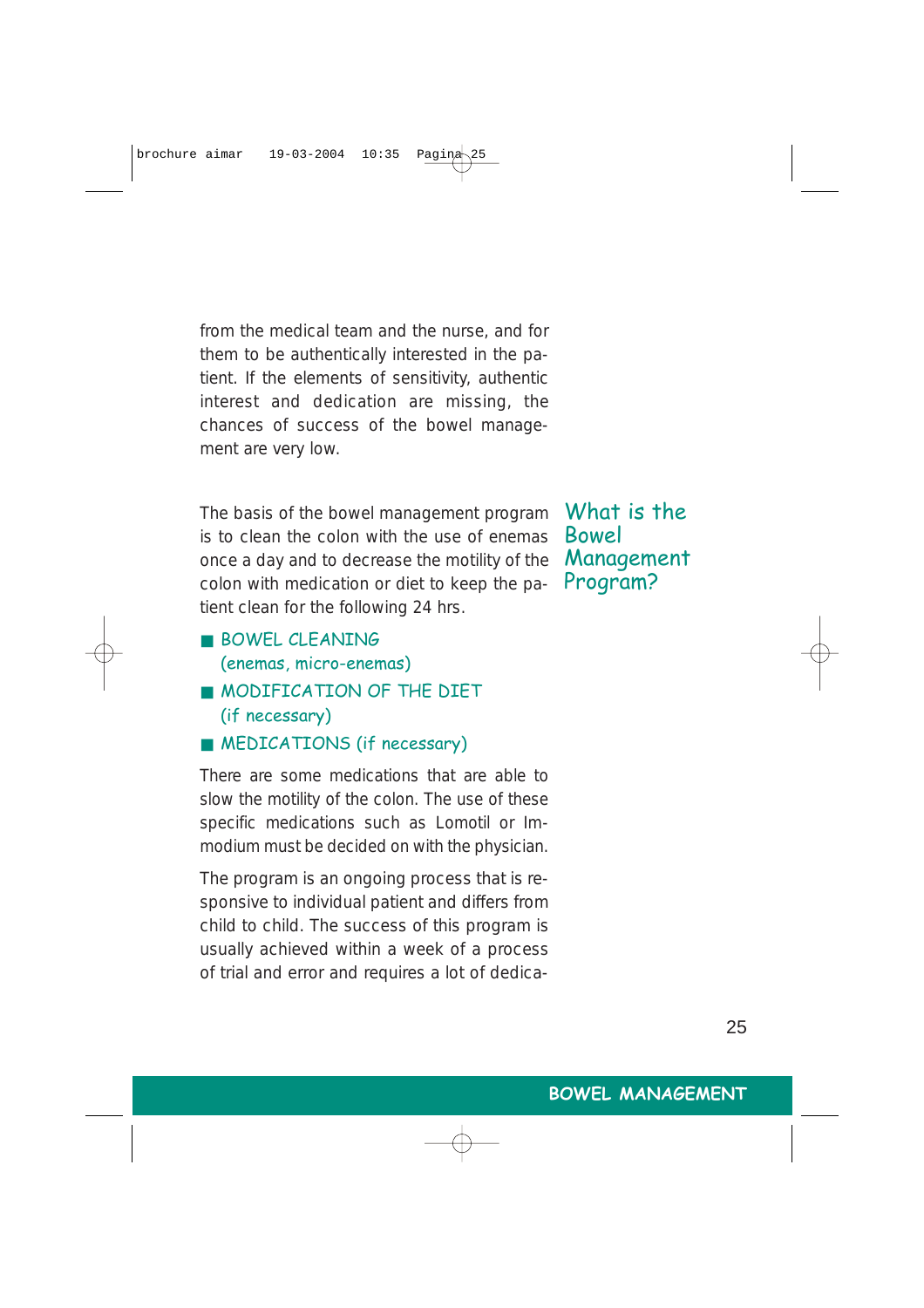tion. More than 90% of the children who follow this program are artificially clean and dry for the whole day, can carry out a completely normal life and have a new sense of self esteem and confidence based on an improved quality of life.

It is unacceptable to send a child with fecal incontinence to school in diapers when his classmates are already toilet trained. Children who require diapers or who have accidents while in school because of fecal incontinence are exposed to ridicule from their peers that can lead to adverse psychological sequelae.

The first step is to perform a contrast enema study<sup>\*</sup> in order to learn about the patient's type of colonic motility (hypomotility – constipated or hypermotility type). The bowel management program is then implemented according to the patient's type of colon and the results are evaluated every day. Daily changes in the volume and content of the enemas are made until the colon is successfully cleaned. For this, one should take an x-ray film of the abdomen every day to see whether the colon is empty.

<sup>\*</sup>The contrast enema in children with ARM is performed with hydrosoluble material (Hypaque) and without a previous bowel preparation. The study should never be done with barium; it is important to obtain a picture after the evacuation of the contrast material.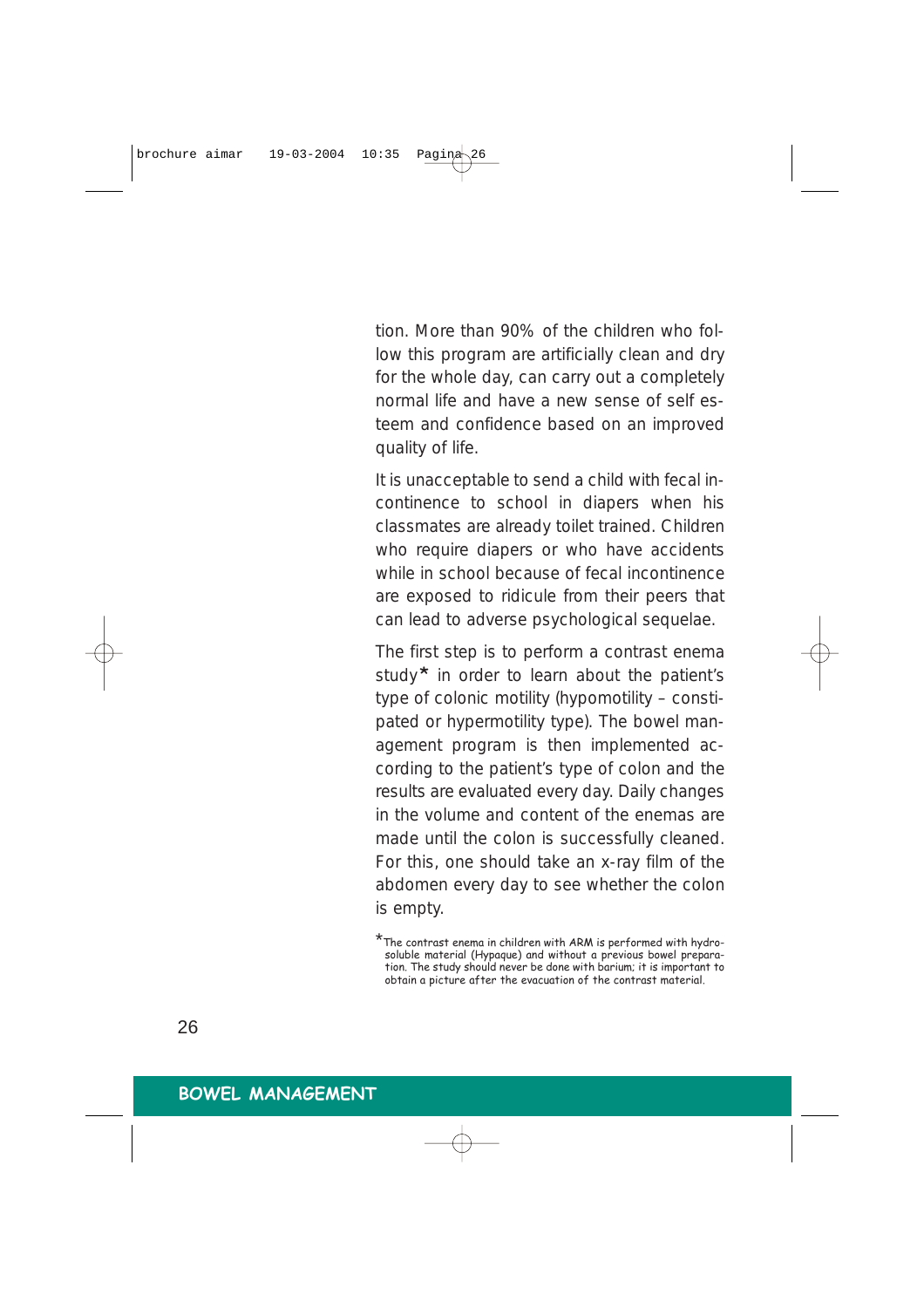Equipment needed **ENEMAS** 

- 1. Enema bag
- 2. Water soluble lubricant
- 3. Catheter

A catheter of 20-22 CH. Sometimes it is useful to use a Foley catheter (22 or 24 french) with a 30cc balloon.

## 4. The determined enema (i.e. Fleet, Ped. Fleet etc.)

There are different types of solutions to use for enemas: there are some ready solutions that can be bought in a drugstore or solutions that can be prepared at home based on water and salt.

The use of the solutions have to be indicated by the physician who is following your child.

The use of phosphate enemas (Fleet) is most convenient since it is already a prepared vial. However, pure saline enemas are often just as effective and some families find it easier and less expensive. Occasionally, children will complain of cramping with the Fleet enema but will have no complaints with the saline one. Children older than 8 years of age or heavier than 65lbs (30 kg) may receive one adult phosphate enema daily. Children between 3 and 8 of age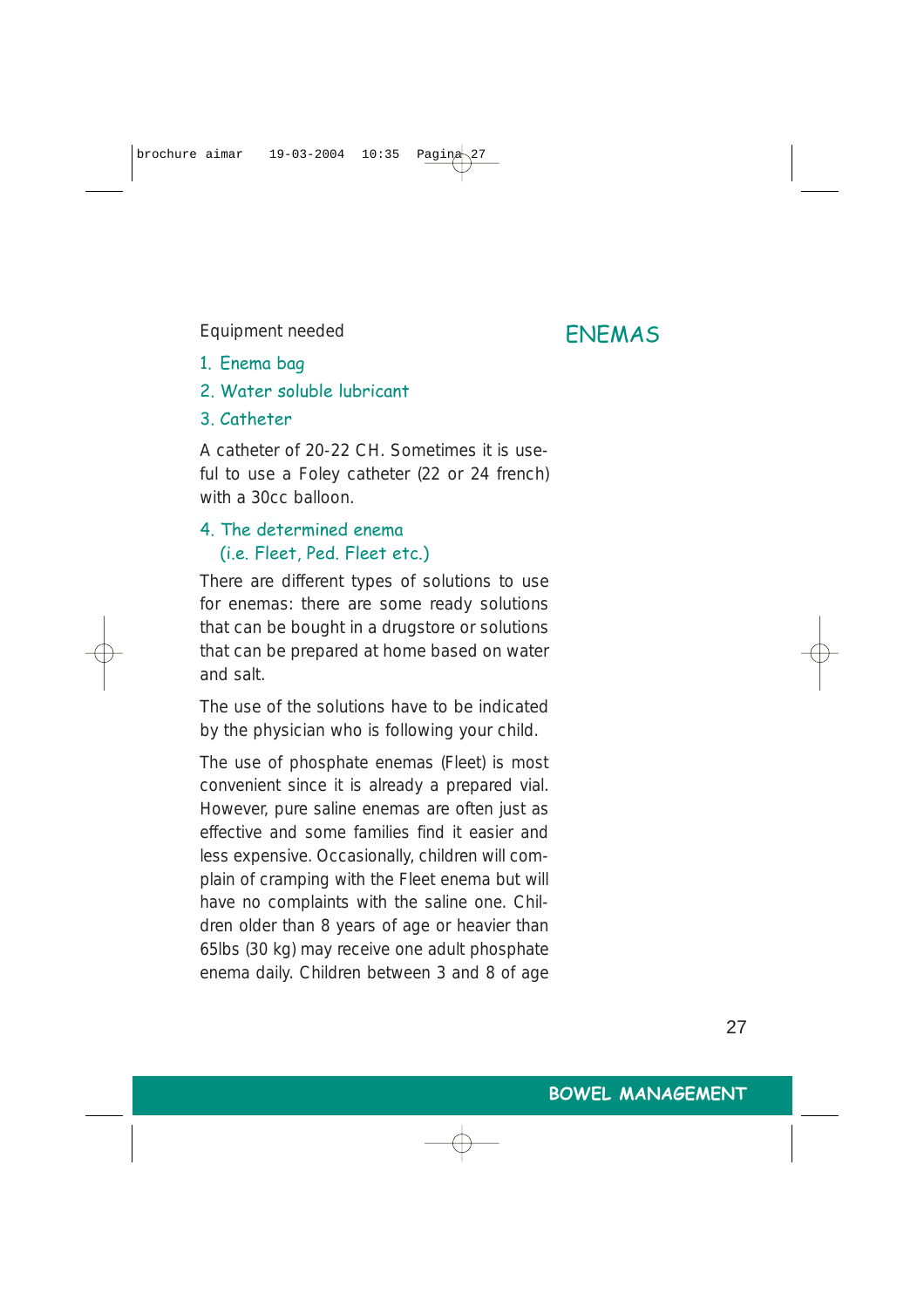or between 35 and 65lbs (15 and 30 kg) may receive one pediatric phosphate enema a day. Children should never receive more than one phosphate enema a day because of the risk of phosphate intoxication. Children with impaired renal function should use Fleet enemas with caution, or as directed by their doctor.

The phosphate enema administered on a regular basis should result in a bowel movement followed by a period of 24 hours of complete cleanliness. If one enema is not enough to clean the colon (as demonstrated by an x-ray, plus the fact that the child keeps on soiling), then the child requires a more aggressive treatment, and a saline enema is added, in addition to the phosphate. If the addition of the saline enema still results in inadequate results, then high colonic washings are indicated with a Foley catheter attached to an enema bag (see section on enemas using a Foley catheter).

The following table shows how to make a saline solution at home:

| <b>WATER</b> | <b>SALT</b> |
|--------------|-------------|
| 250 c.c.     | $1$ tsp.    |
| 500 c.c.     | $2$ tsp.    |
| 750 c.c.     | $3$ tsp.    |
| 1000 c.c.    | $4$ tsp.    |

\*Do not exceed 4 tsp salt in 1000 cc. It has been noted children ha-ve had serious side effects with over dosage of salt.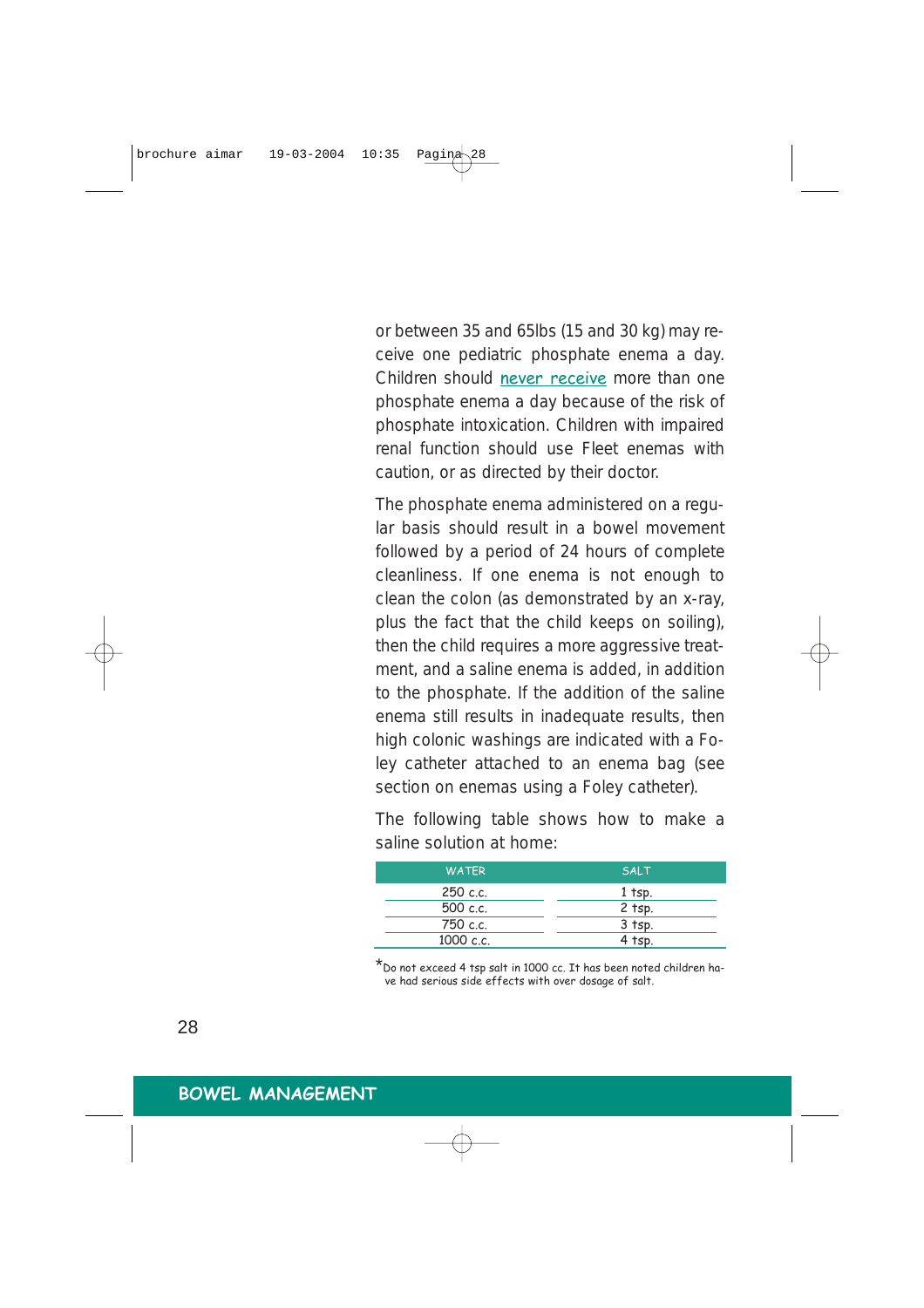These values are just an indication of the amount of salt and water to be used.

As mentioned previously the Bowel Management program is an individual ongoing process and "no magic formula" exists to find out what is the right amount of enema solution necessary for your child. Therefore, a larger volume of saline solution is necessary in those children who have hypomotility as compared to those who have hypermotility and tend to empty their colon in rapidly.

The quantity of salt varies from each child: a large amount of salt can provoke cramps.

The "right" saline enema is the one that can empty your child's colon and can let him stay clean for the following 24 hours. This can be achieved only by trial and error and learning from previous lack of success.

The solution of the enema should be body temperature to decrease cramping.

Since the program is very personalized, the parents and children learn to look at the consistency and the amount of stool obtained after the enema to determine whether it was effective. After a period of time, parents will know when the enema was not effective and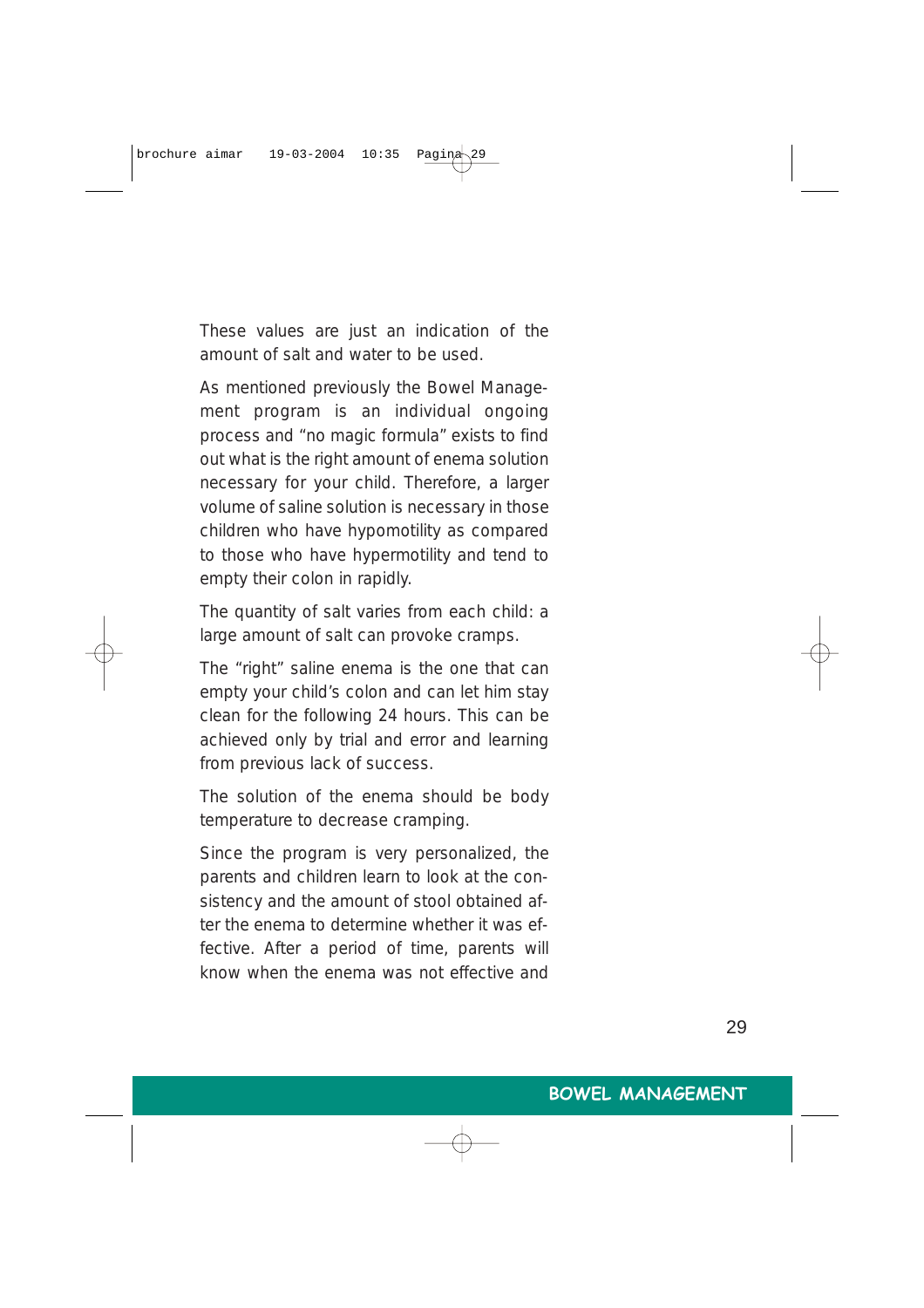when they need to repeat it with a saline solution. Suppositories very occasionally may be sufficient to stimulate a full bowel movement.

Administering the enema



- a kinked catheter

a) Gather all your equipment

- b) Position your child (see section on positioning)
- c) Lubricate the catheter tip
- d) Gently insert the catheter into the anus as high as possible. The catheter is flexible so parents can maneuver it into the colon. If any resistance is met you may need to instill a small amount of fluid to dislodge some stool. Occasionally leakage occurred with this technique, resulting from kinking of the catheter.
- e) Attach the catheter to the enema bag
- f) Instill the enema at this time, the higher the bag is held the faster the flow, the lower the bag is held the slower the flow. Giving the enema should take about 5 –10 minutes, if there are cramps you should slow down the flow, by lowering the enema bag to help decrease cramping.
- g) Once the enema is instilled you may remove the catheter and hold the buttock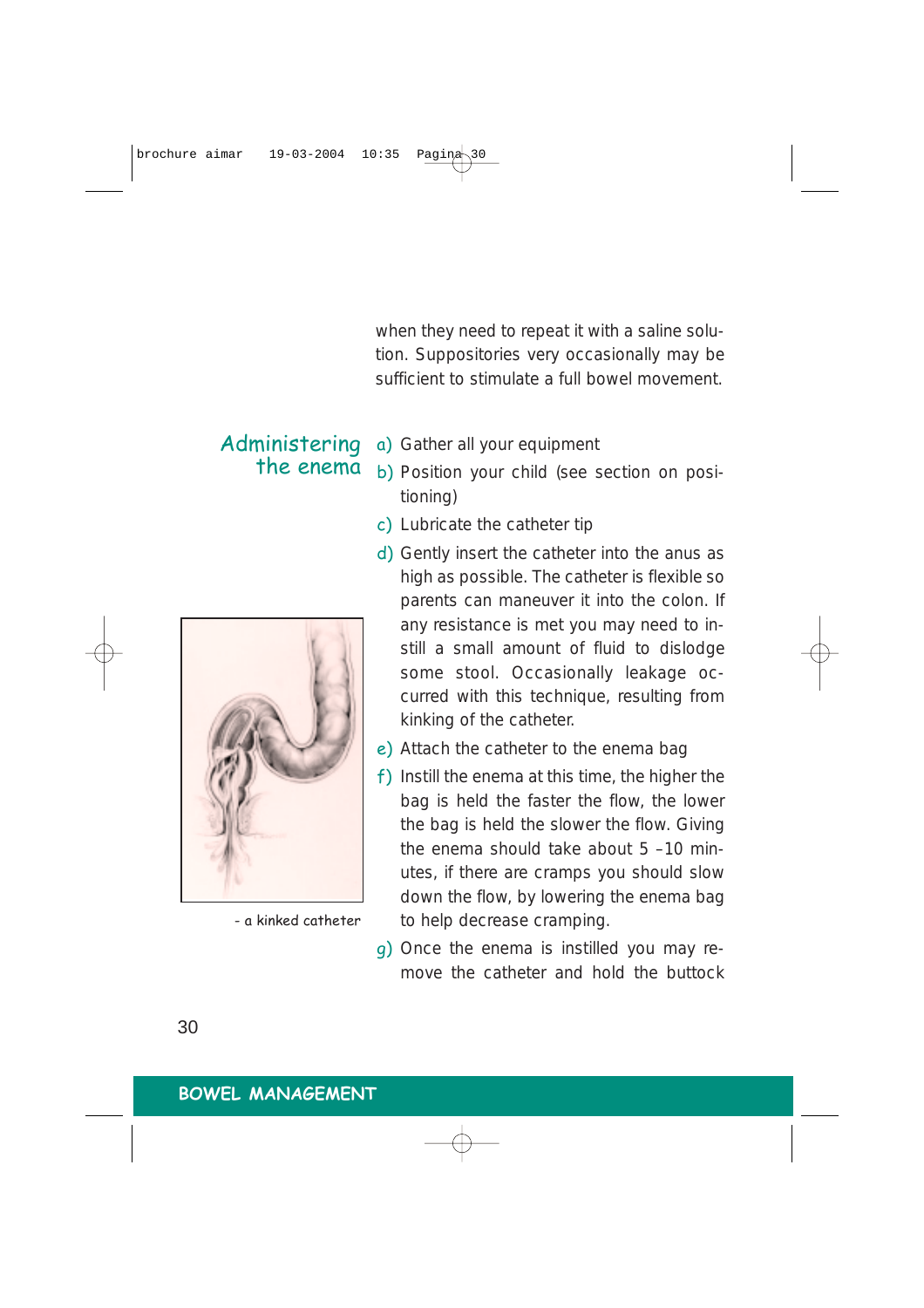cheeks together, trying to retain the fluid for at least 5 minutes if possible.

h) After the retention time is up, you should now ask your child to sit on the toilet for about 30-45 minutes for optimal results. Check the results of the enema, look into the toilet. If no stool or minimal stool, report these findings to your doctor. Your child may require a different or larger enema.

The Foley catheter is used as an alternative to  $\,$  Use of the  $\,$ the normal catheter and when the enema solution administered leaks.

## Foley catheter

The goal of this procedure is to use a balloon to act as a plug to avoid leaking during the enema process.

Administering the enema:

- a) the enema as previously described
- b) Lubricate 20 to 24 F Foley catheter and gently introduce it through the anus 4 to inches.
- c) Using a 20cc syringe fill it with warm water, attach the syringe to small port and instill 15cc of the water to inflate the baloon then pull back on the catheter. If the balloon comes out, push the catheter back and in-



- Foley catheter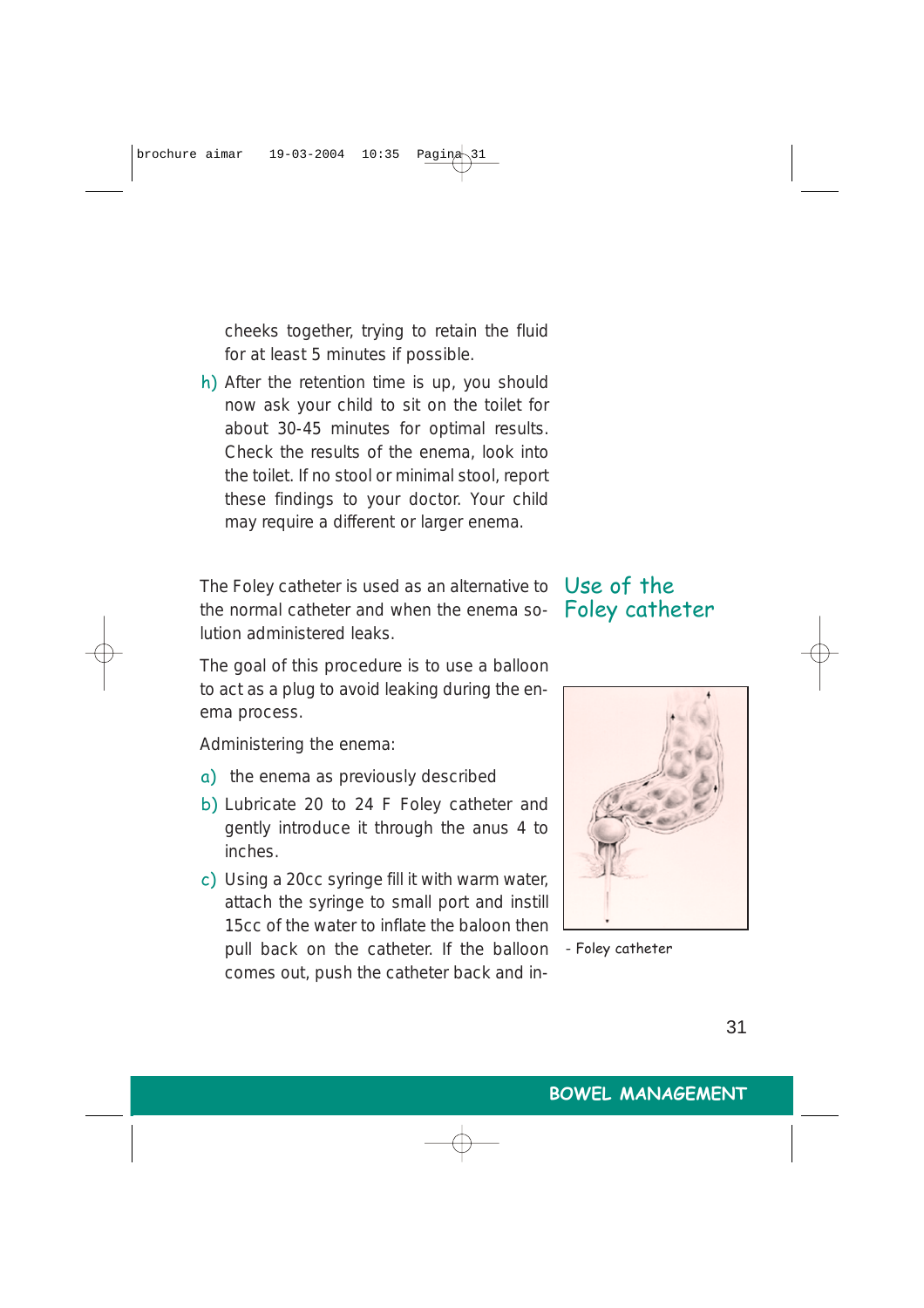still the remaining 5 cc of water then pull back again. You may continue this process up to the full 30cc. Remember, never to inflate the balloon in the anus or push the catheter in more than 5 inches

- d) While keeping tension on catheter, to avoid leaking, proceed with the enema as before.
- e) When the enema is complete, clamp the end of the catheter, then detach bag, this will allow the solution to remain for optimal effect.
- f) When retention time is up, place your child on toilet and at this point you may deflate the balloon allowing the catheter to slip out, and continue as previously described.

To make sure you are administering the enema in the right way, the nurse or physician should administer the first enema with the parent present. This will clarify any questions the parent may have regarding the technique, positioning or amount of solution to be given.

At what age should the B.M. be started?

First of all, a child who suffers from fecal incontinence is basically a happy child during the first part of his life when he/she is still in diapers because he/she is not different from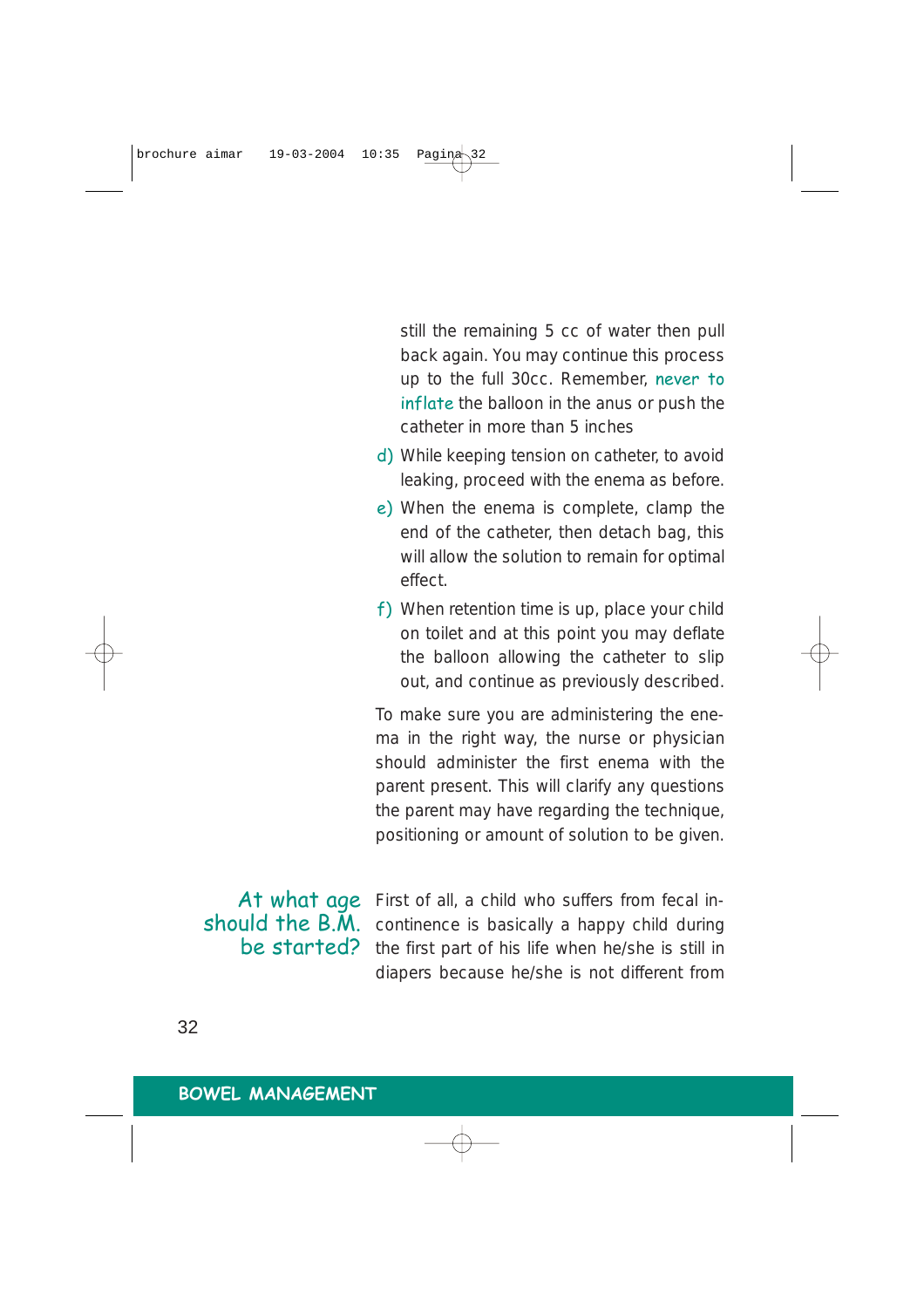other children. The problem with these children begin when they have to separate from their protective figures (parents) and start to socialize by themselves in an environment where all their classmates are already wearing normal underwear, whereas the child is still in diapers (2 to 3 years of age). That is the moment when the real problems (discrimination and ostracizing) start, potentially having very serious deleterious psychological effects.

Toilet training for stool is a long-term goal for children with anorectal malformations, although this is not always possible. In children born with a good prognosis type of defects parents should be encouraged to use the same strategies for toilet training as in children with normal anatomy. Between 2 and 3 years of age the parents are instructed to sit the child on the toilet after every meal.

The parents are encouraged to do it as a game and not as a punishment. The child can sit in front of a little table and play with his/her favorite toys.

The parents should sit with the child and not argue or force the child to remain seated. However, if the child gets up, the parents should put the toys away. The child should be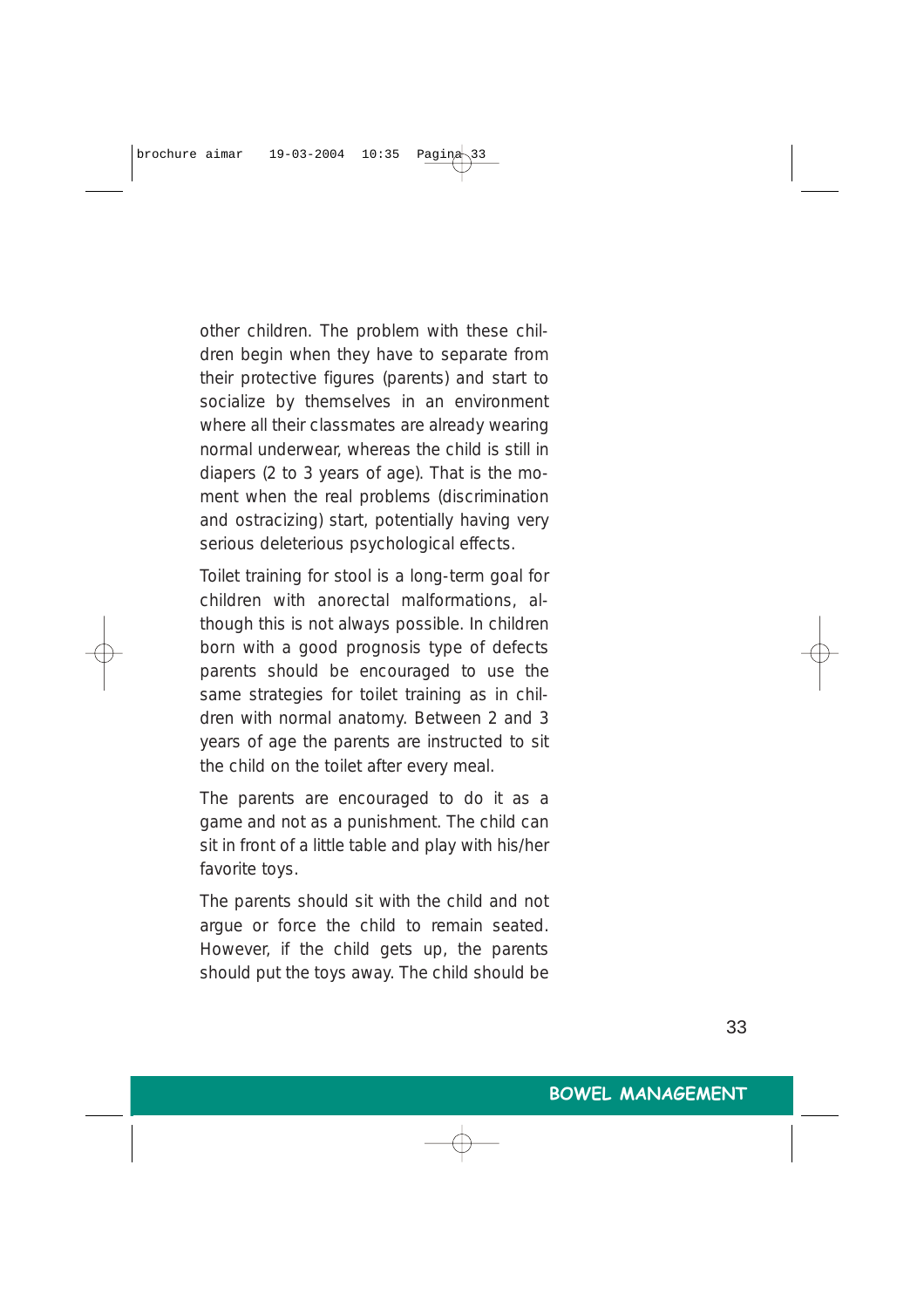rewarded for a bowel movement or voiding while on the toilet

If the child is not successfully toilet trained by school age, there are two alternatives: 1) do not send the child to school for one more year and continue attempts at toilet training or 2) try the Bowel Management program hopefully on temporary basis. Therefore it is advisable to start the bowel management at approximately 3 years of age. At this age most of the children do not wear diapers.

It is important to stress that the choice of when and how to start the bowel management is something that each parent has to decide. At the same time the child should be conditioned to wearing normal underwear so when he/she goes to school he/she will be like the rest of their classmates who are already toilet trained.

Why use Administration of a micro-enema to a child that an enema is severely constipated only cleans the last part and not a of the rectum, leaving the colon full of stool micro-enema? which softened by the micro-enema will leak in an easier way thus allowing episodes of soiling.

> Obviously there are some exceptions since this is not a rigid rule and there are some chil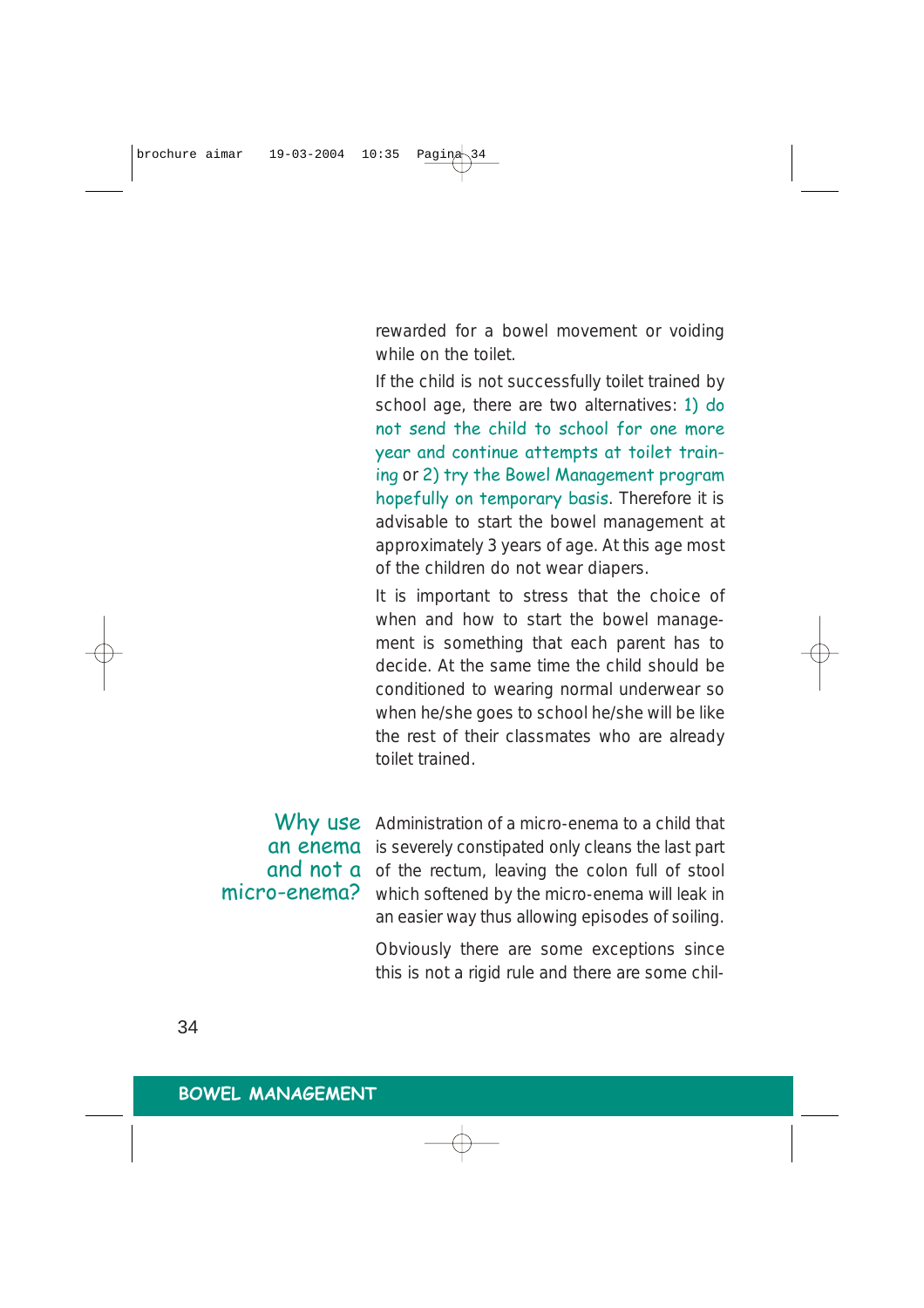dren who benefit from the use of microenemas and suppositories. In this case if the goal is reached and the child is clean, there is no point in changing this regimen.

The timing of when to give the enema may also play a role in how efficiently it cleans the bowel. The recommendation is to give an enema after the main meal of the day so as to take advantage of the gastrocolic refex (this reflex happens after each meal).

It is therefore advisable to give the enema every day at the same time in order to create a "routine". It is also important to consider that if the enema is given every other day the child is expected to expel the amount of stool for two days. Never wait more than 48 hours to give an enema.

Success of the enemas depends on making the procedure unpleasant. The child should be encouraged to take his or her time when toileting. To reach this goal it is advisable to make the toilet comfortable. The child should be at ease and use this time for homework, special reading, or a favorite TV program.

When to administer an enema?

How to make the procedure more pleasant for the child?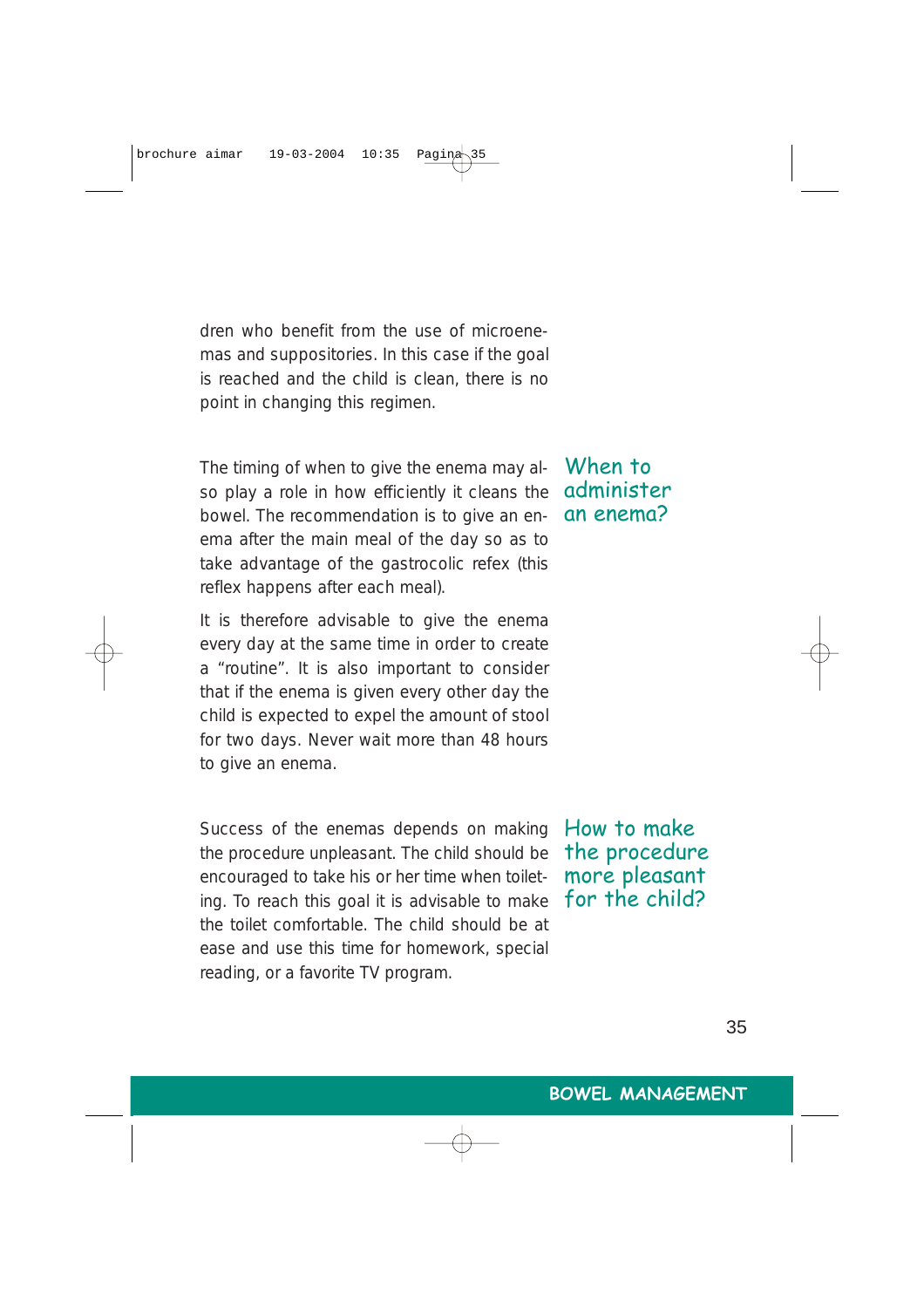## How to keep a child quiet while giving the enema?





This is something that requires a lot of creativity and patience from a parent. It can be useful for instance, to play only with certain toys or reading a "special" book which can be read only on this particular occasion. Some parents make the toilet more comfortable by putting a TV or a personal computer with which their children can play.

It is very important to understand what are the best strategies in relation to the age of your child. It is also important to involve siblings and the family in this issue thus not segregating the child to the "enema time".

If the child does not want to have the enema administered, there is no point to insist. It is really important to transform a negative experience into a positive one, reinforcing all the positive aspects such as: being clean, wearing underwear, no diapers, the use of a bathing suites, and the possibility to change garments in front of other children.

Which is the best position for administering an enema?

The position of a child is important in determining the efficiency of the enema.

The child should be in a position that would facilitate delivery of the fluid as high up into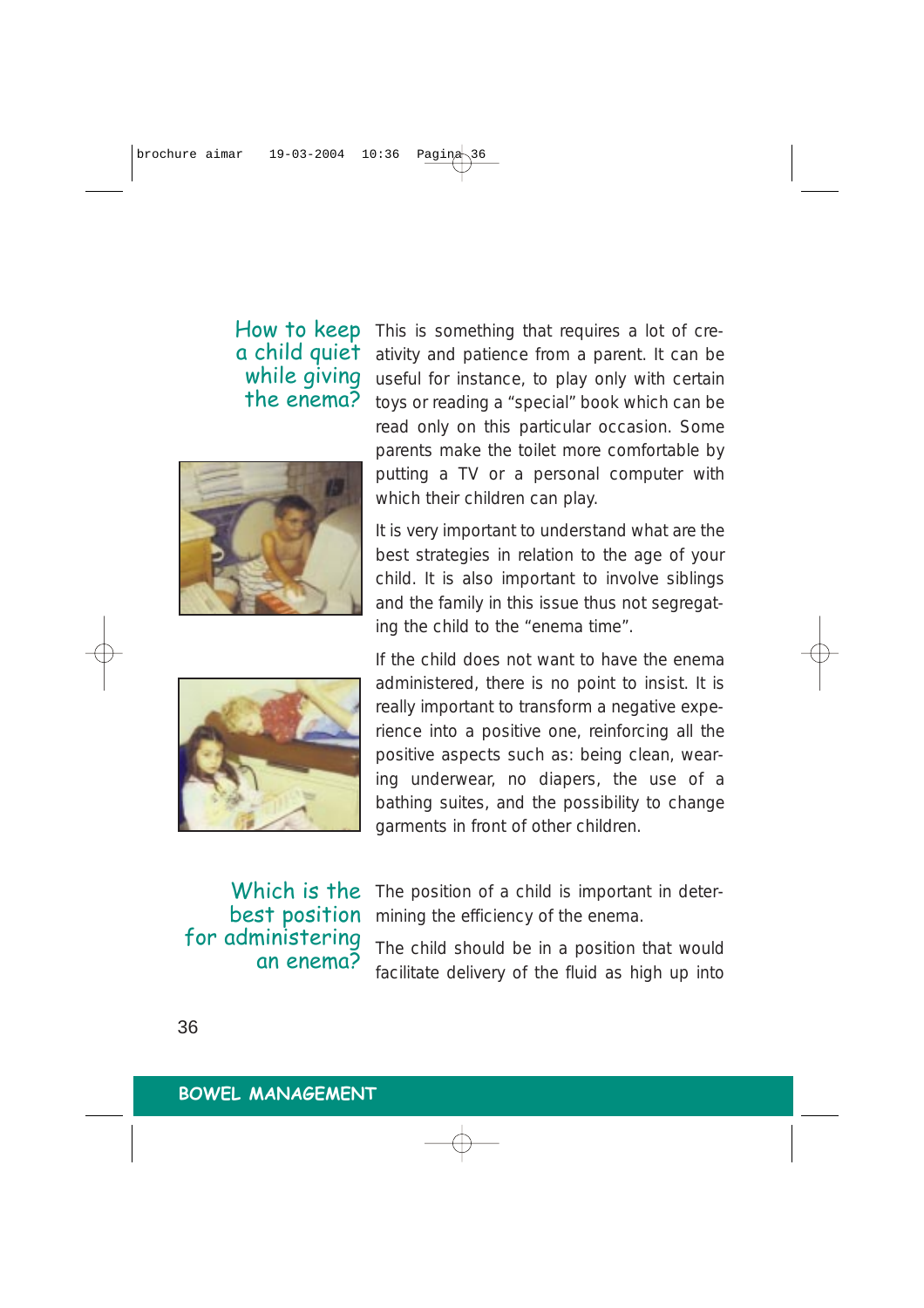the colon as possible.

If this is a small child, this can be done by placing the child on the parent's lap with the head down and the buttocks on the lap.

The older child may lie on a bed with his/her buttocks on the bed and a pillow under their abdomen.

Another position for the older child or adolescent is in a knee-chest position with the buttocks in the air.

Adolescents who are trying to achieve independence with the self administration of these enemas may also try the knee-chest position while lying on their sides.

The enema fluid should be retained as long as  $\,$  A $\mathsf{f}$ ter <code>the</code> possible and this depends on the child and **administration** the quantity of fluid introduced.

After administration of the enema, the child should sit on the toilet for as long as necessary (usually between 30 to 40 minutes) to allow for emptying of the colon.

# of the enema

37



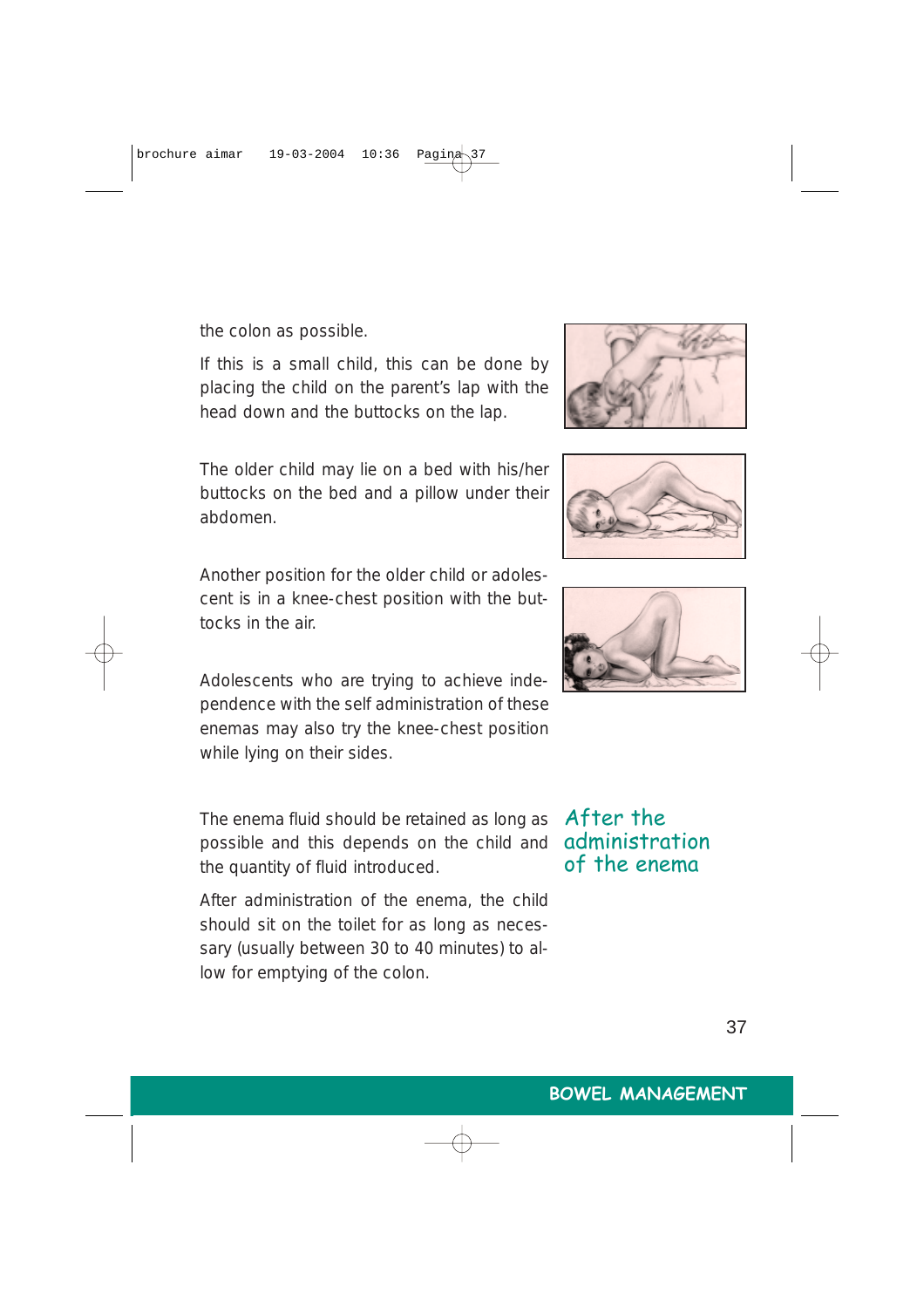It is very important to be sure that the child empty his/her colon otherwise a more aggressive enema is necessary. For the child it is a "torture" to repeat the enema and not benefit from its advantages. Again it is worthwhile repeating that parents learn from trial and error: this is the only way to obtain the maximum benefit from this program.

Parents become experts and know if the amount of stool was enough or insufficient and therefore if the enema achieved the desired effect.

the long terms effects of daily enemas?

What are The bowel management program has been implemented for only the last 20 years. We are not aware of any medical secondary effects that can be attributed to the use of enemas or colonic irrigations. However, we do not know what the consequence could be 20-30 years from now.

> It is important to remember that there are several kinds of enemas that can be administered. A Fleet enema is a phosphate enema and can be toxic when given in excess. If the specific recommendations of the manufacturer are followed, problems of phosphorus intoxication or hypocalcemia (low calcium) have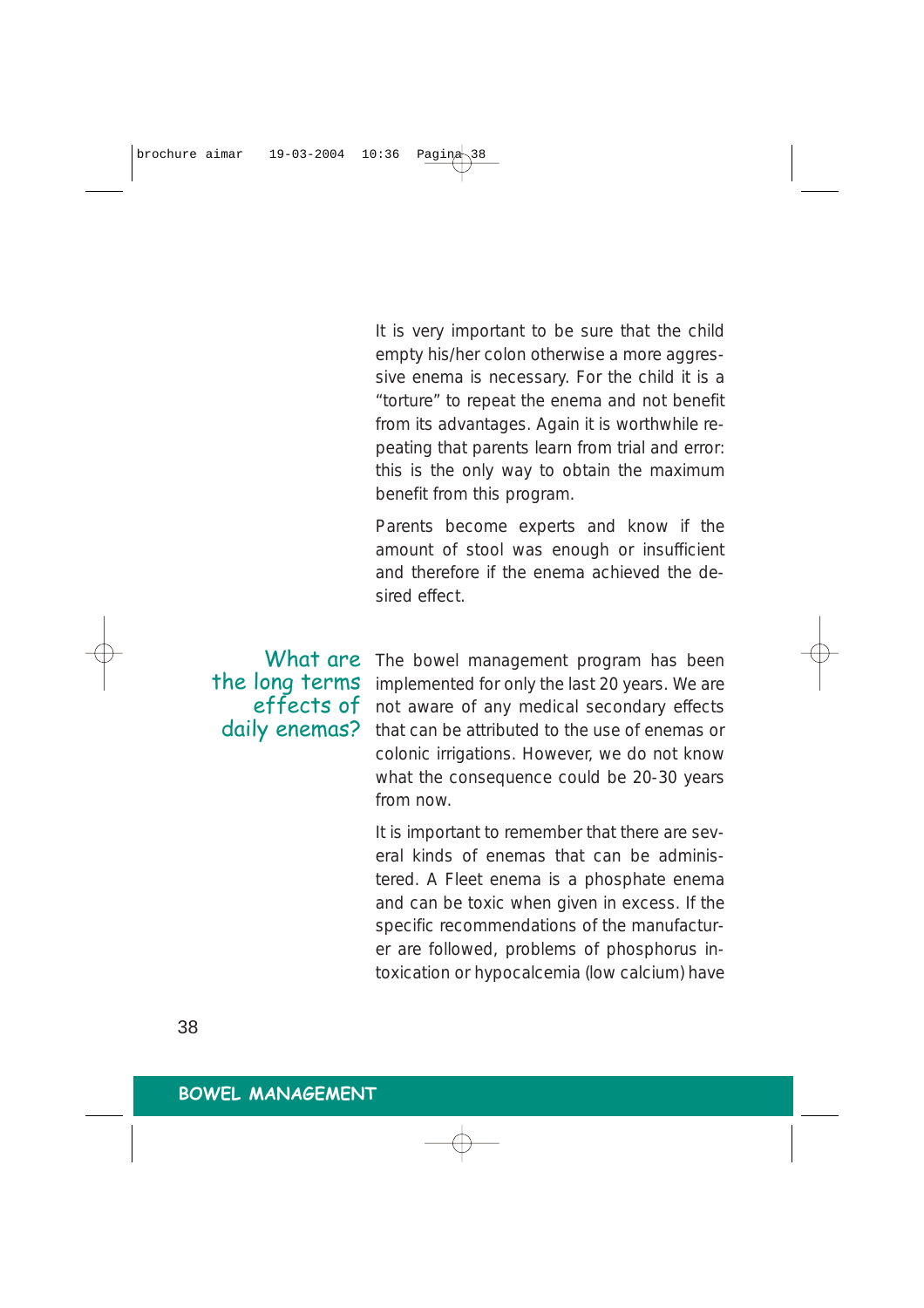not been seen. Many children receive colonic irrigations or enemas with saline solution which is not different from the liquid that integrates throughout our body in terms of the concentration of electrolytes and therefore any secondary effects from the use of these enemas have not been seen.

Seizures (convulsions) have ocurred immediately after the administration of a saline enema, prepared in a careless way. Excessive salt resulted in absorption of sodium and seizures.

Many parents frequently express a common misconception. They think that giving enemas may interfere with nutrition and absorption of nutrients. It is very important for the parents and families to remember that when giving enemas we are only washing the colon and the colon only has stool in it, which is waste. The main absorption of nutrients occurs in the small bowel and our enemas do not wash that part of the intestine. We are really only washing out the waste.

Children with tendency to diarrhea have an overactive colon and most of the time they are missing part of their colon, in other words they do not have a reservoir. This means that even

CHILDREN WITH LOOSE STOOL AND DIARRHEA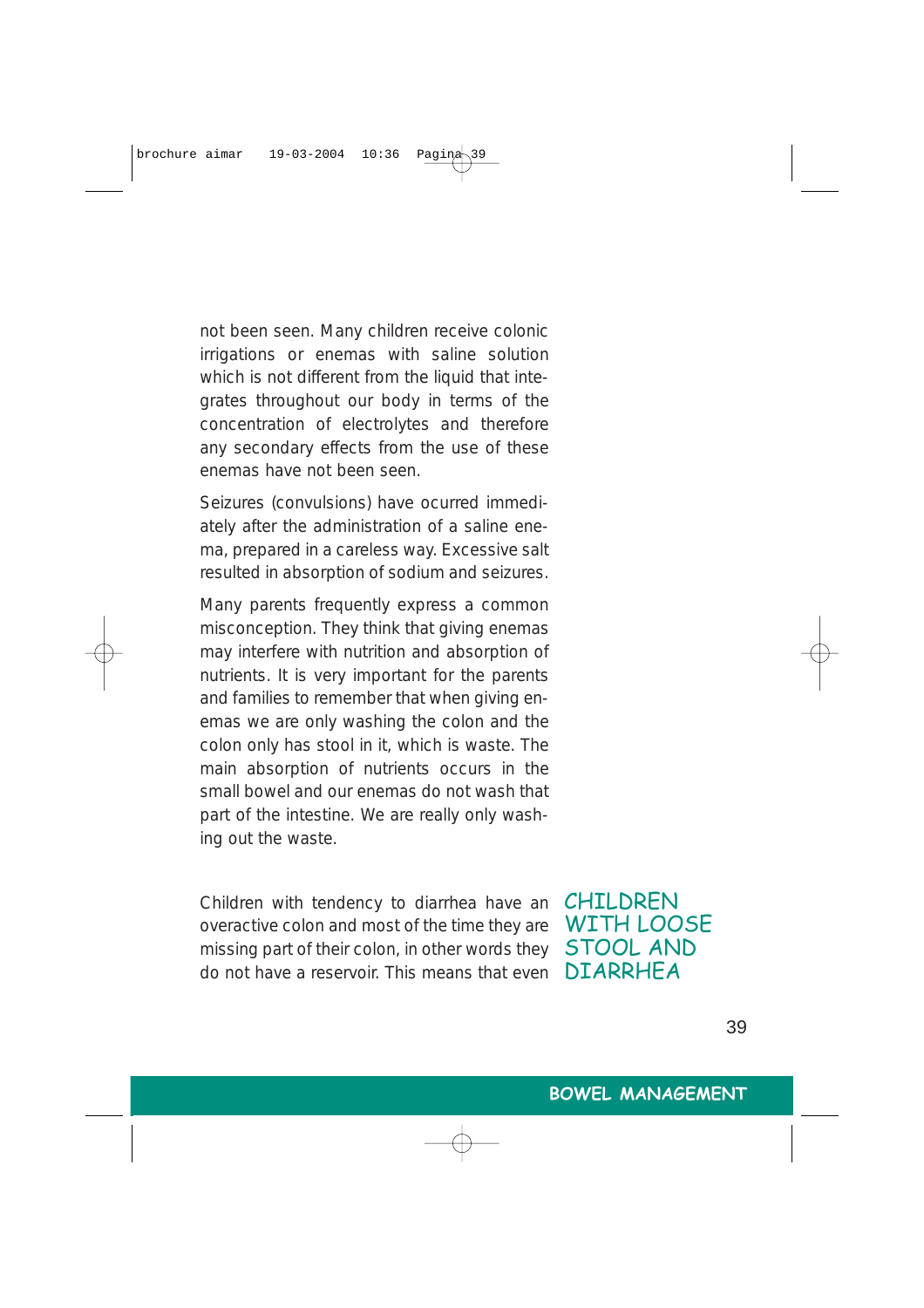when an enema cleans their colon rather easily, the stool passes fairly quickly from the cecum to the descending colon and the anus. To prevent this, a constipating diet and/or medications to slow down the colon (such as Loperamide) is recommended. Eliminating foods that further loosen bowel movements will help the colon to move slowly.

Parents are provided with a list of constipating type of foods to be promoted and a list of laxative foods to be avoided. The diet is very rigid: banana, apple, baked bread, white pasta, rice with no sauce, boiled or broiled meat or fish. No fried foods and dairy products. Most parents know which meals provoke diarrhea and which constipate their child. To determine the right combination, the treatment start with enemas, a very strict diet, and a high dose of loperamide (Immodium). Most children respond to this aggressive management within 24 hours. The child should remain on a strict diet until clean for 24 hours for 2 to 3 days in a row.

Then the child can choose one new type of food every 2 to 3 days observing the effect on his/her colonic activity. If the child soils after eating a newly introduced food, eliminate that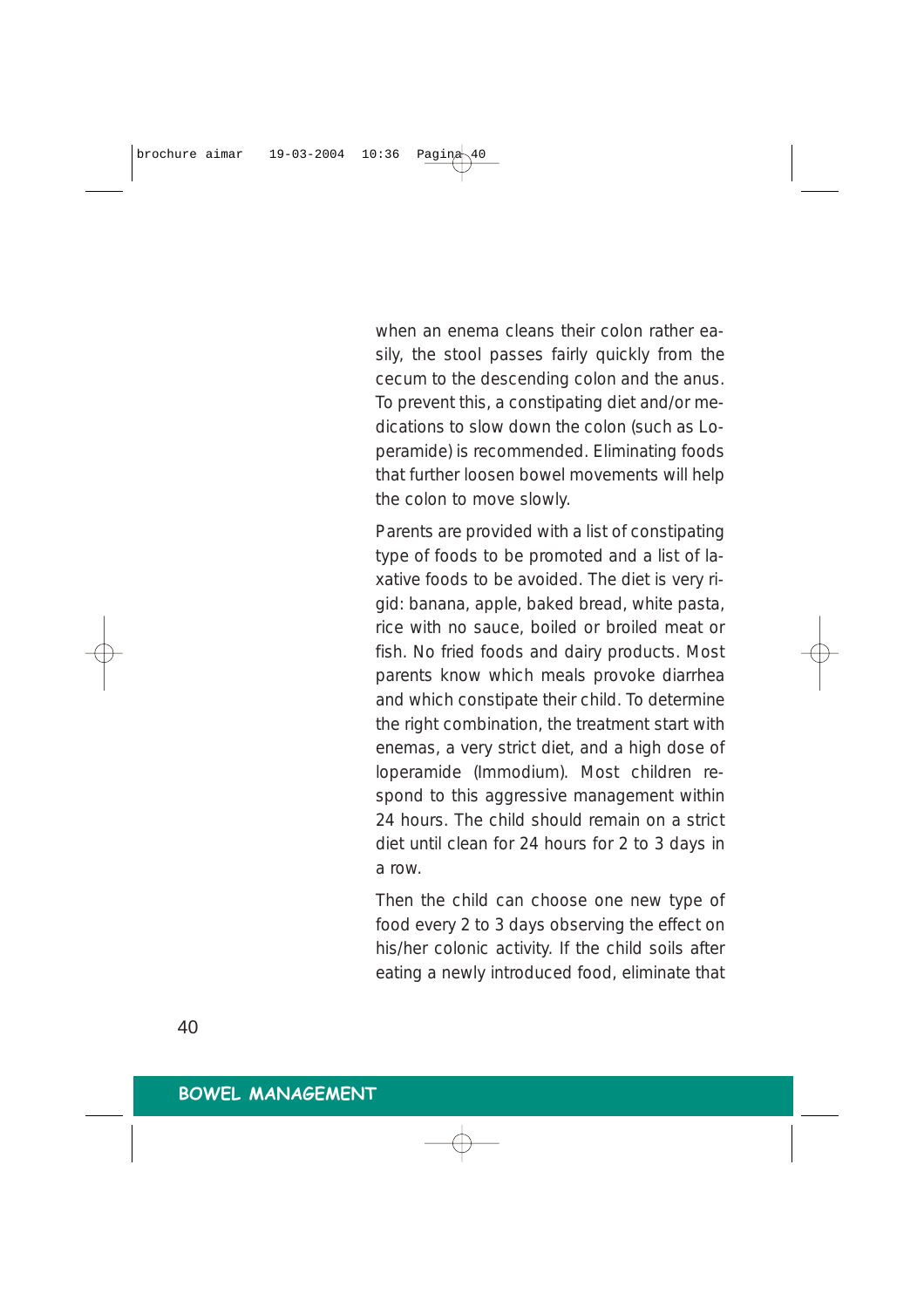food from the diet on a permanent basis. However, find the most liberal diet possible for the child. If the child continues to be clean with a liberal diet, gradually the dose of the medication is reduced to the lowest dose effective to keep the child clean for 24 hours.

Again, this is found by trial and error. This strict diet does not need to last forever. After about 2 months in which the child has remained clean for 24 hours, they may have one of their "black list" foods that they have been craving. If the child soils after eating that food, the children know they must stay away from it. They must only introduce one new food a week and observe the bowel movement pattern.

If incontinence appears again it means that Failure something has changed in the child's habit and a meticulous evaluation is needed.

The first thing to question is whether the enemas are still effective. The questions are "is my child emptying himself/herself properly?" "is she/he emptying the colon less successfully than before?"

To understand this, it is necessary to have an x-ray of the abdomen taken and analyze the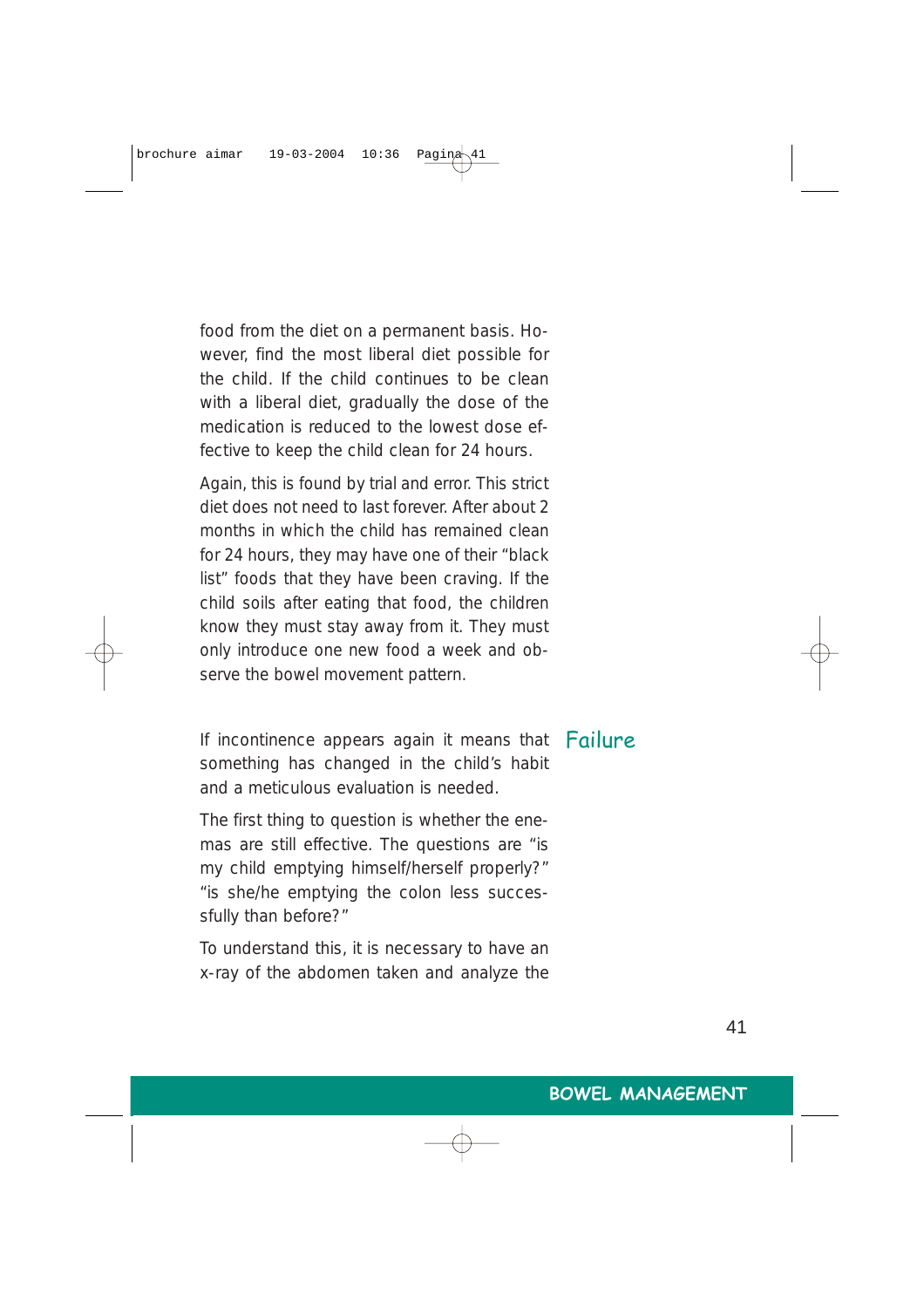quantity of stool present in the colon.

If the x-ray shows a large amount of stool in the colon after the enema, it means that the enema needs to be adjusted (increase volume and/or concentration) to the new needs of the child and after a week of trial and error in which a daily x-ray is taken in order to understand if the child is clean.

On the other hand, if the plain radiograph shows a clean colon, the "accidents" had to be due to increased motility and therefore it is necessary to introduce some medications to slow the colon as described previously, as well as to observe a more strict diet.

An important issue is to evaluate the consistency of the stool: feces which remain in the colon for a long time becomes harder and stickier, therefore it is necessary to carefully evaluate both the stool quantity and consistency.

The change of a child's habits plays an important role: changes in the diet, on certain occasion like birthdays, holidays, etc., may have repercussions especially on children with hypermotility. In the same way, other factors can play a role on the bowel function (moving from one's house, divorces, changes of school, etc.).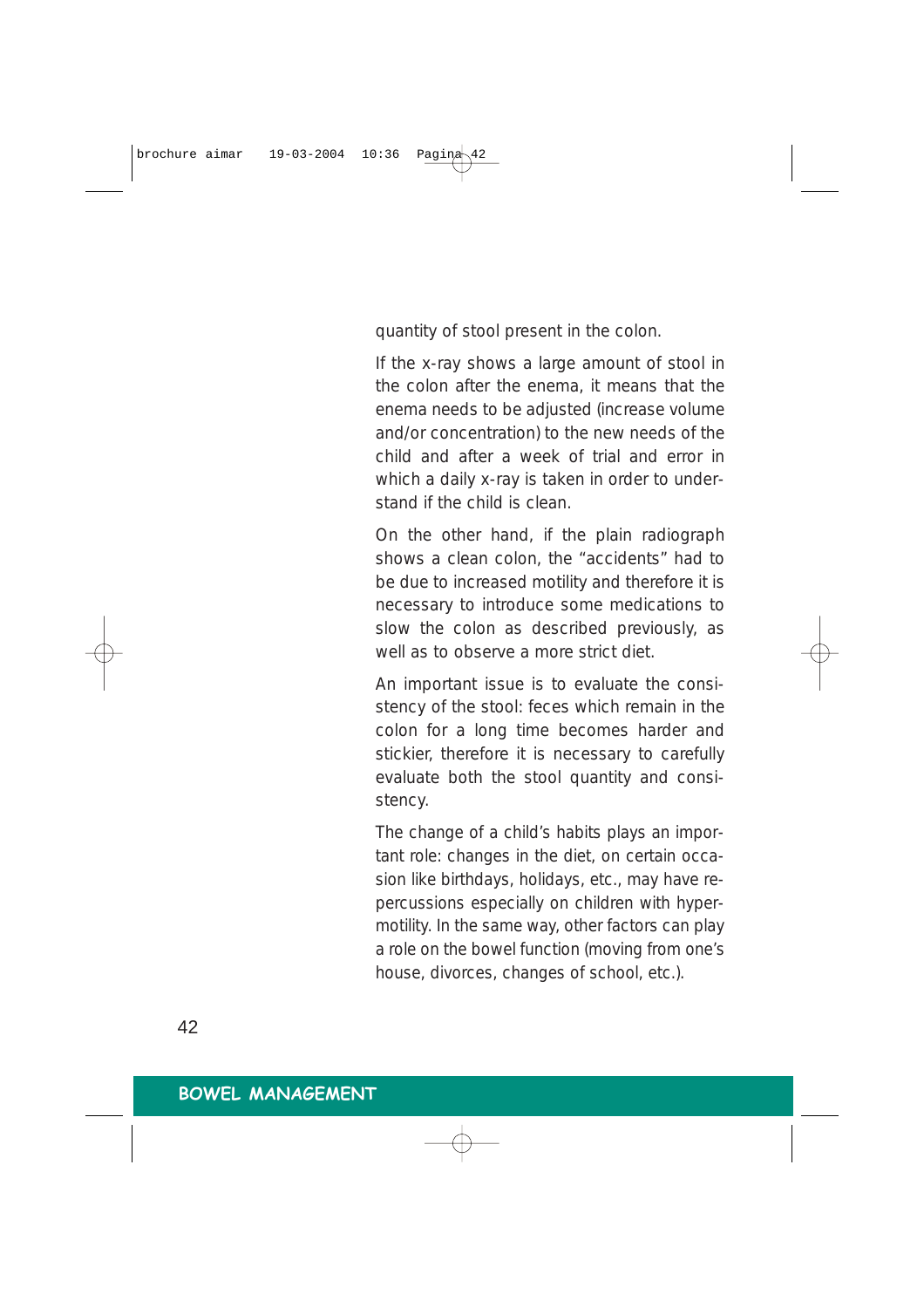In some adolescents the circumstances are predictable in which changes may influence the bowel function, such as exams, school stress, alcohol, etc..

In this case it is possible to give the child the day before an exam a medication such as Immodium to slow down his/her bowel motility.

In those cases of children who have a successful bowel management program (enemas), the parents frequently ask if this program will be needed for life. The answer is "yes" for those patients born with a poor prognosis type of defect. However, since we are dealing with a spectrum of defects, there are children with some degree of bowel control; they are subjected to the bowel management program in order not to be exposed to occasional embarrassing accidents of uncontrolled bowel movements. However, as time goes by the child becomes more cooperative and more interested and concerned about his/her problem. It is conceivable that later in life, a child may stop using enemas and remain clean, following a specific regimen of a disciplined diet with regular meals (3 meals per day and no snacks) fiber and sometimes laxatives

WHAT T.S. THE FUTURE? **CONTINUE WITH** THE B.M.?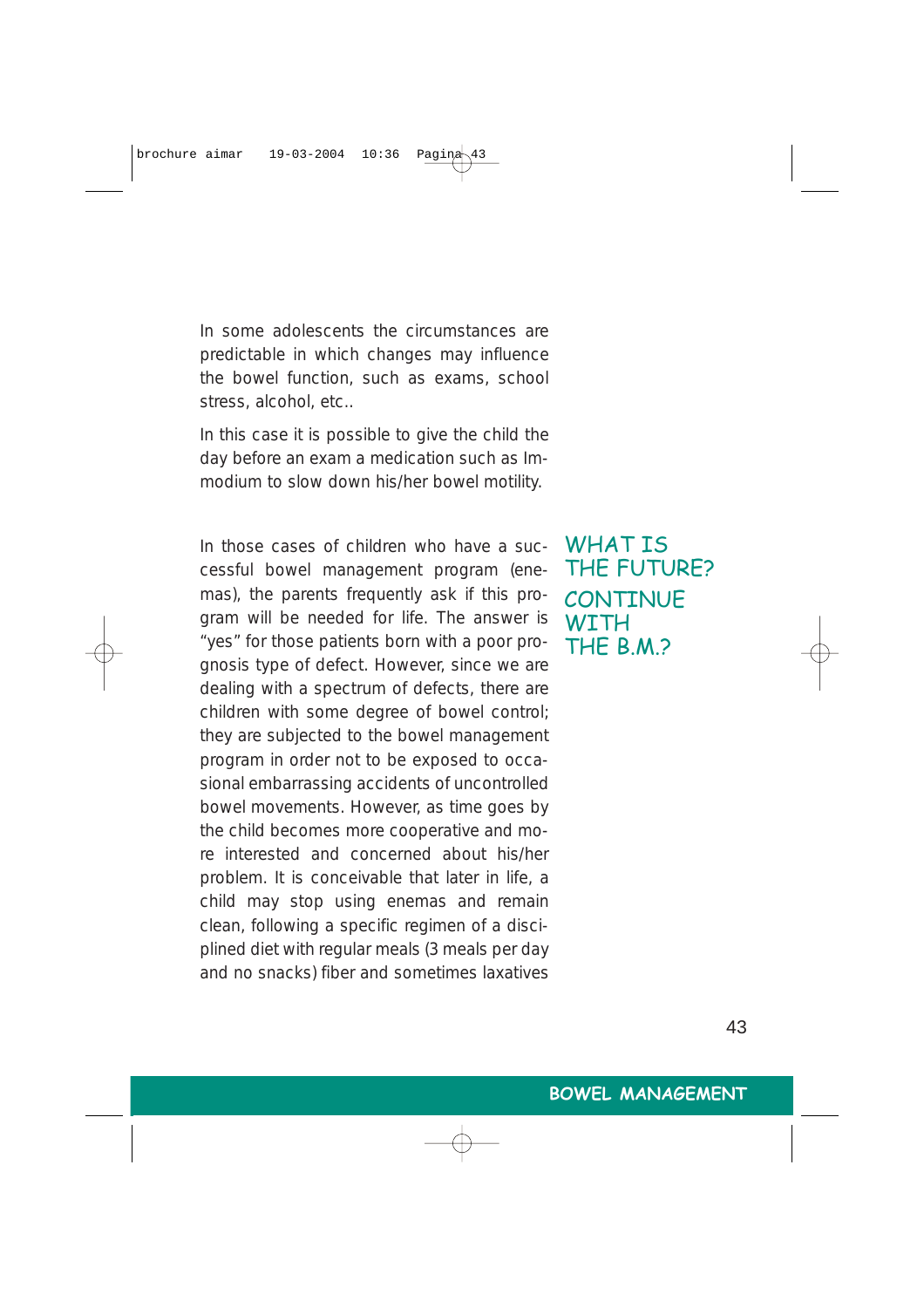to provoke bowel movements at a predictable time.

However there are some preliminary conditions to be followed before trying that:

- 1) the child has to be completely clean with the bowel management followed until now. This means that parents (or the child) are able to understand if they had a proper bowel movement.
- 2) the child is cooperative. The child has to be aware of his/her problem and motivated to experiment with new strategies to avoid enemas.
- How to proceed Every summer, the children with some potential for bowel control can try, on an experimental basis, (by trial and error) to find out how well they can control their bowel movements without the help of enemas. This is done during the summer vacations to avoid accidents at school at the time that they can stay home and try some of the strategies. Some of the fundamental points include:

## A) Reduced socialization

it is expected that parents and child will stay at home and socialize very little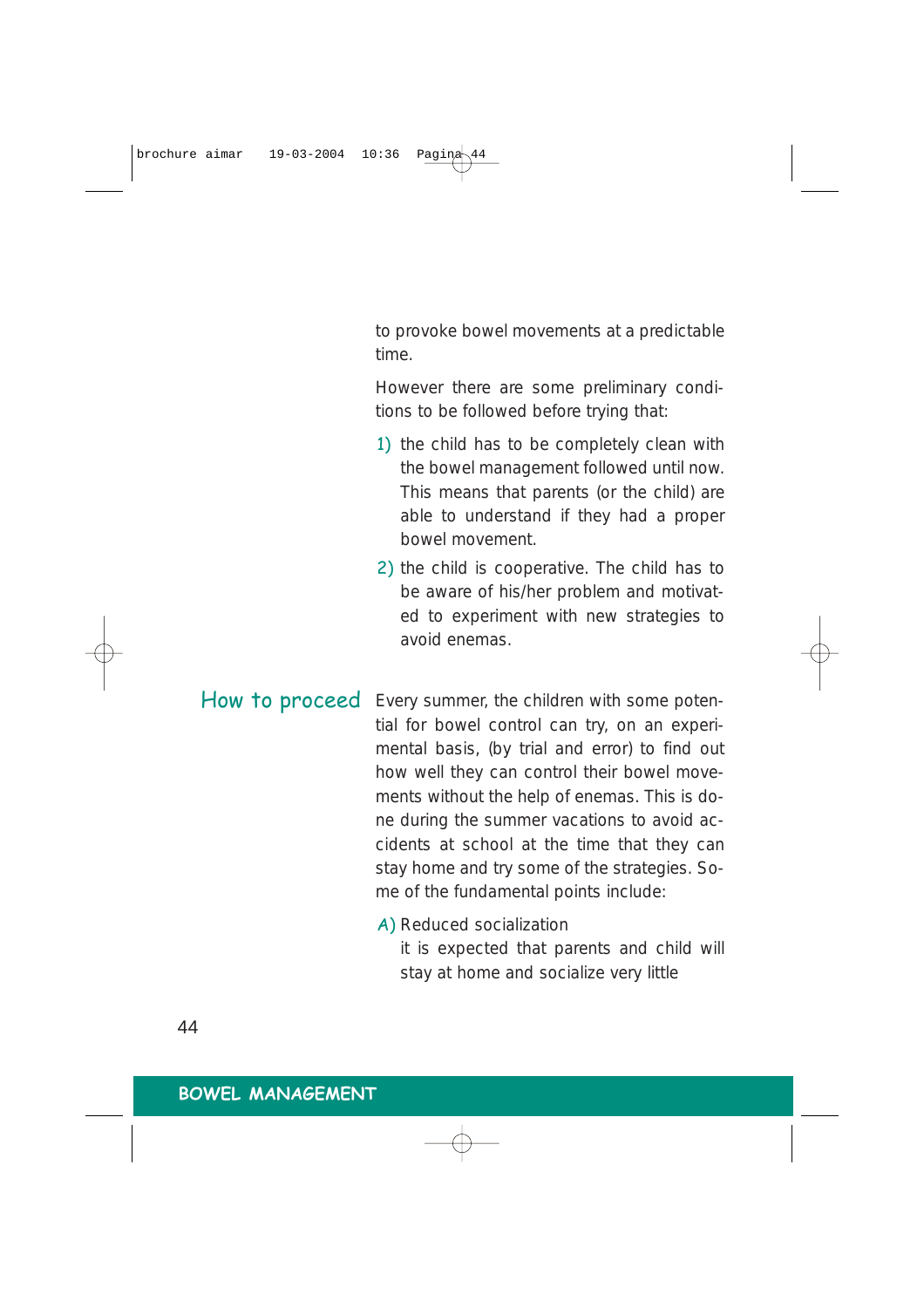- B) Regular diet with a regular schedule Since the child is not going to school it is easier to control his/her diet. It is very important that the child will have regular meals at a regular time in order to take advantage of the gastrocolic reflex.
- $\overline{C}$ ) The child must sit on the toilet after every meal and try to pass stool.
- D) He/She must remain alert all day while trying to learn to discriminate the feeling of an imminent bowel movement.
- E) If the child belongs to the "constipated" group, it is advisable to give him/her a laxative every day in a single dose, to try to provoke an effect as controlled as possible; ideally that is a single bowel movement per day. The dose of the laxative is adjusted by trial and error. It is best to first try the less aggressive and natural types of laxative, and then, depending on the child's response, use medications with more active ingredients. The first choice, of course, must be a laxative type of diet; the next one is either a bulking forming type of product or else a stool softener. If this medication does not work, a laxative with an active ingredient is indicated. After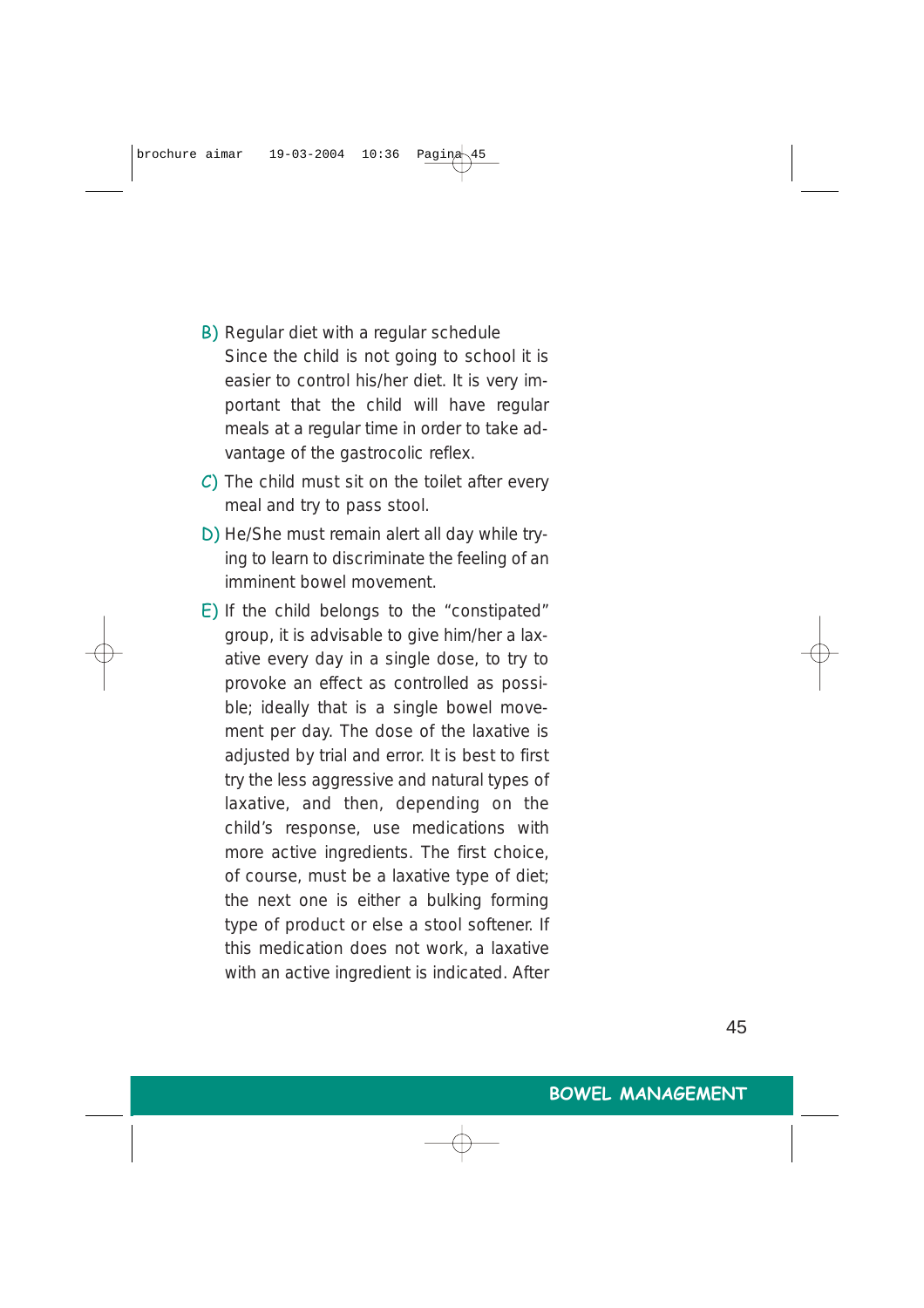a few days or weeks, the family and child are in a position to decide whether they want to continue with the new regimen or go back to the bowel management program (enemas). This decision is up to the family and the child and is based on the quality of life experienced with each type of method.

## ADDITIONAL STRATEGIES: THE ACE OR MALONE PROCEDURE



Most preschool and school-age children enjoy a good quality of life while undergoing the bowel management program. However, when they reach puberty, many express a high degree of dissatisfaction. They feel that their parents are intruding on their privacy by giving them enemas. It is feasible but rather difficult for them to administer the enema themselves. For this specific group of children, an operation called a continent appendicostomy or a Malone procedure has been designed.

It is important to stress that the Malone procedure is just another way to administer an enema. Before implementing the Malone procedure some preliminary conditions need to be met:

■ The child has to be perfectly clean with his/her regular bowel management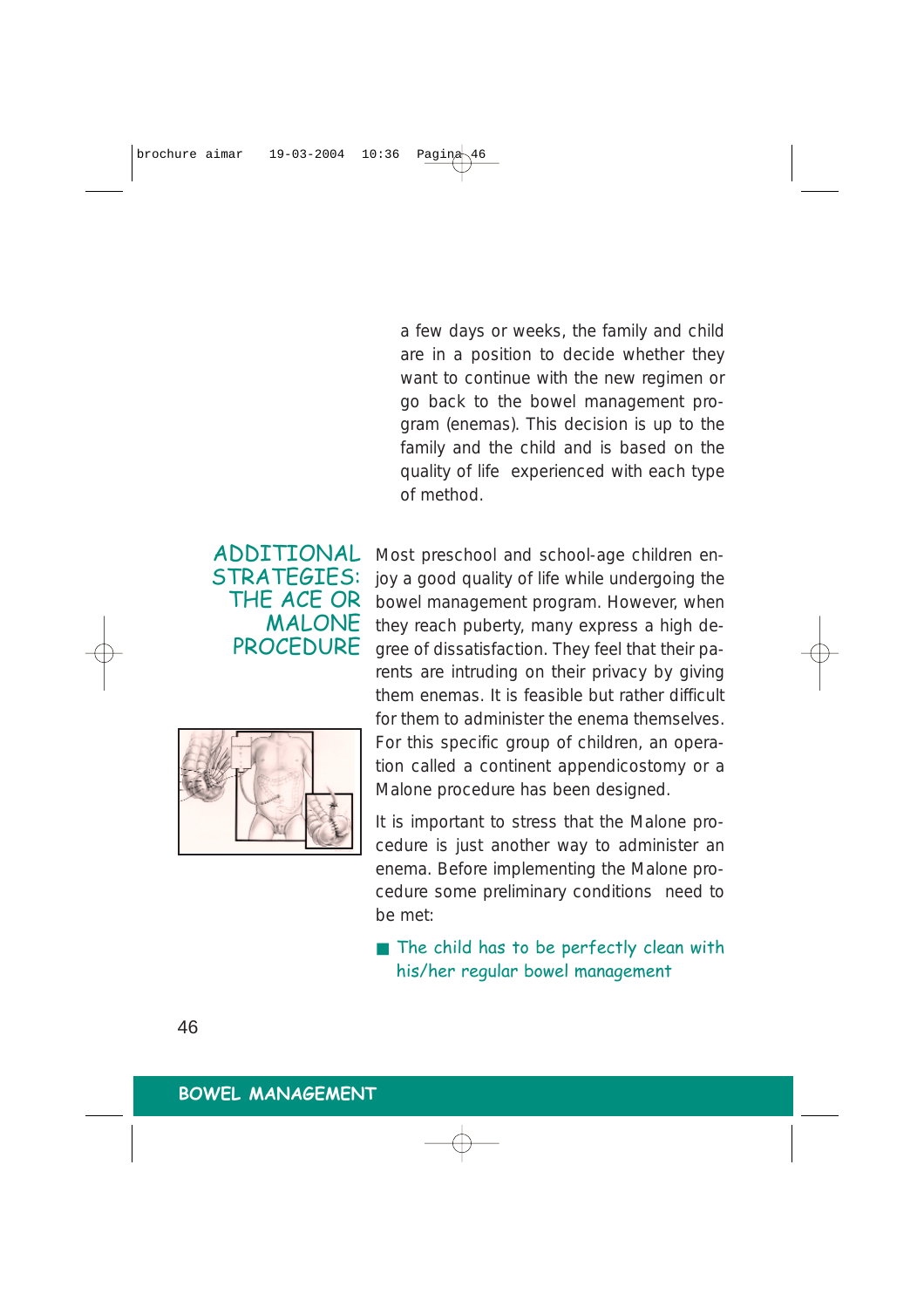It does not make sense to operate on child who is not successful with the bowel management in order to create another route to administer the enema.

■ The child has to be absolutely motivated Both in terms of the operation and the administration of the enemas as well as for his/her ability to evaluate the effects.

The operation consists of connecting the cecal appendix to the abdominal wall (usually at the belly button) and creating a valve mechanism that allows catheterisation of the appendix but avoids leakage of stool through it. If the child has lost his/her appendix, it is possible to create a new one from the colon. This is called a continent neo-appendicostomy.

This procedure allows the child to administer an enema, inserting a small catheter into the orifce on the belly button while sitting on the toilet. The enema infusion enters the bowel pushing the stool forward. It is very easy and comfortable for any child.

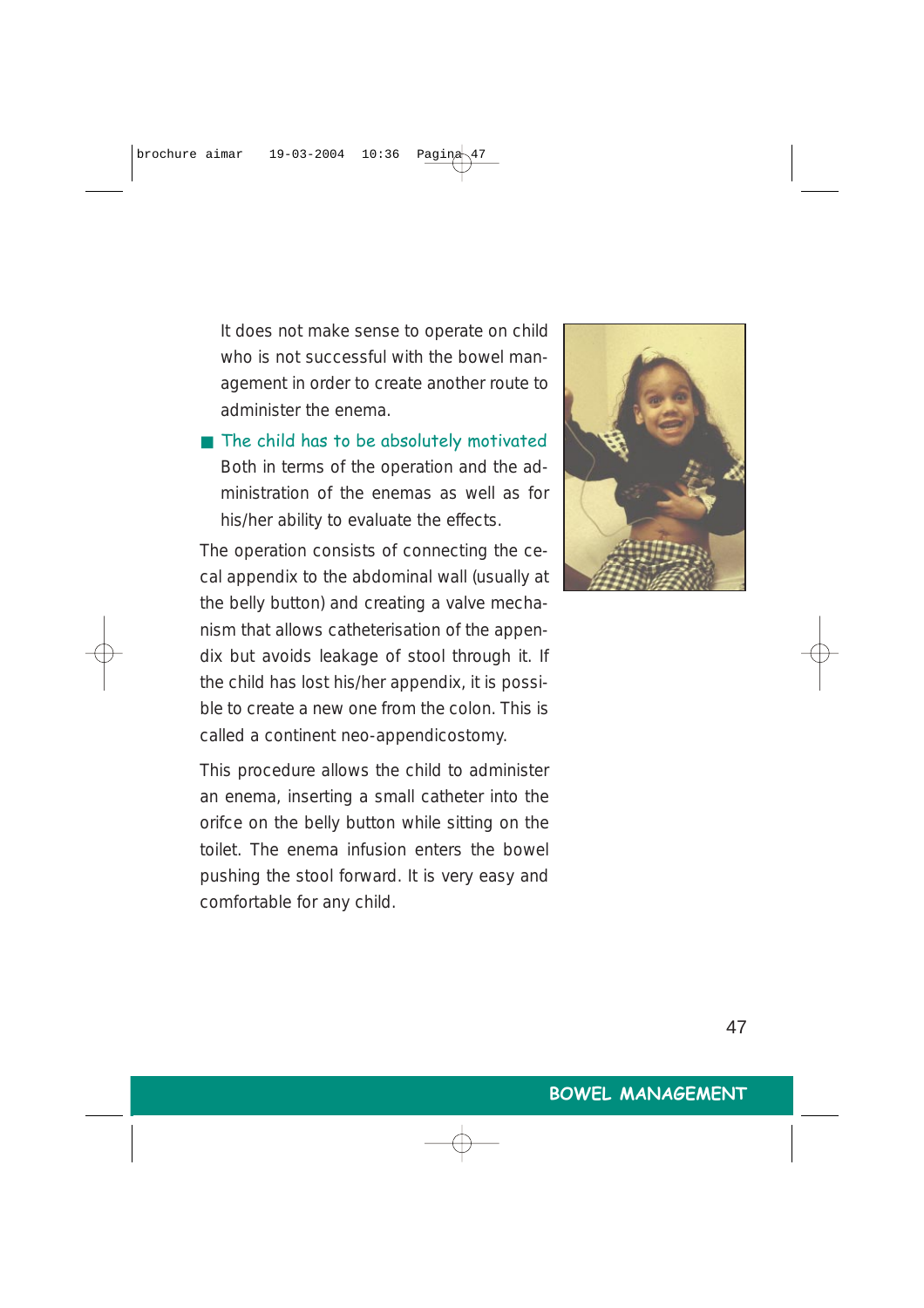As you can see, Bowel Management does not mean "just giving an enema" or following a prescribed diet or taking a medication. There is no a miraculous recipe. However, through a methodical combination of enemas, colonic irrigations, suppositories, diet and medication following a specific rationale, it is possible to help children born even with a very bad prognosis type of malformation to remain artificially clean.

The success of any of these strategies requires collaboration among the family, the child and the health care team.

There are many variations depending on the child's needs: it takes dedication, determination, consistency and love by everyone involved.

Children who have completed the bowel management program and remain clean for 24 hours experience a new sense of confidence based on an improved quality of life.